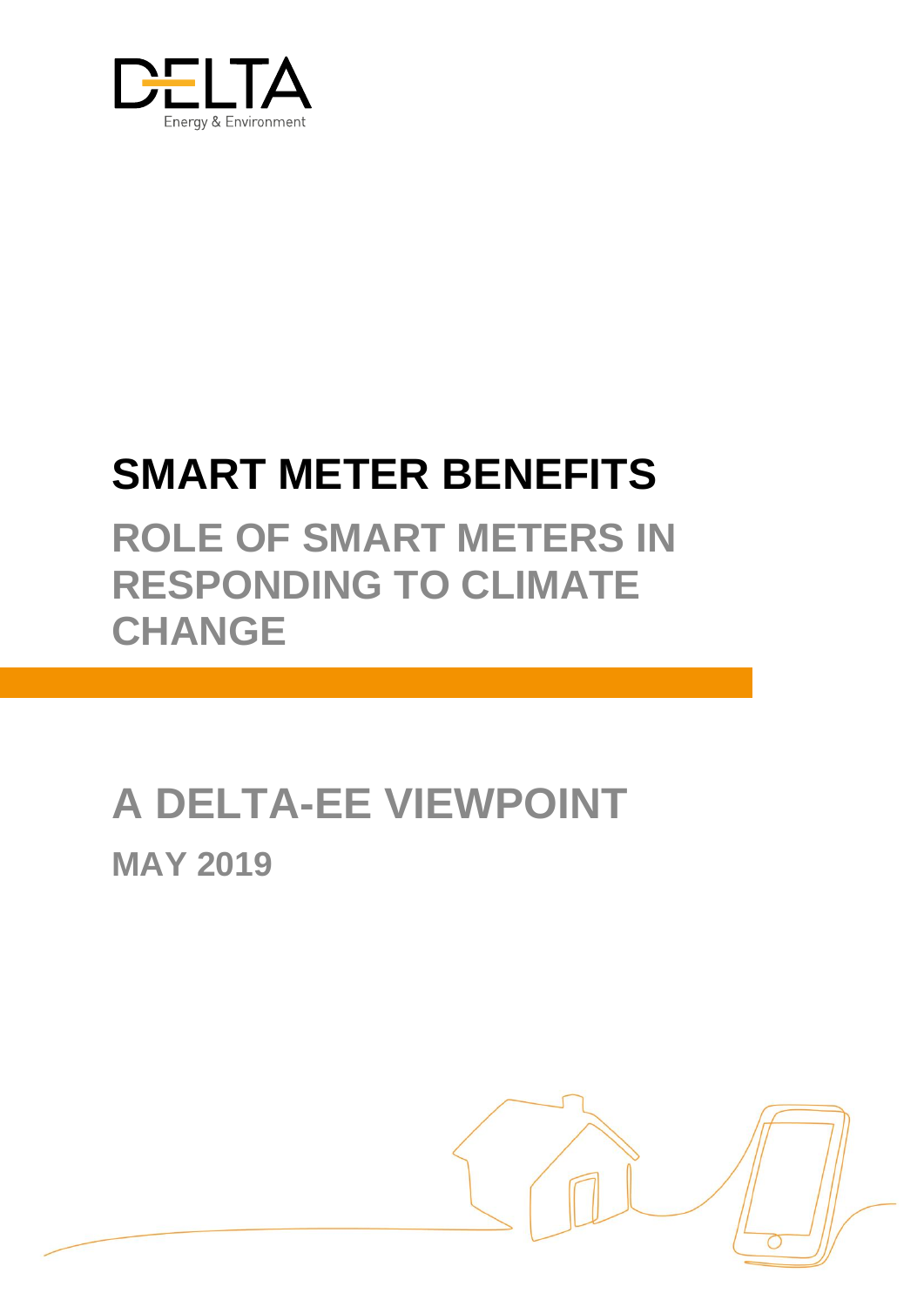

| Smart meters in our future low carbon energy system      | 3              |
|----------------------------------------------------------|----------------|
| Summary and Highlights                                   | 4              |
| Introduction – a low carbon future                       | 5              |
| UK policy timeline and ambition                          | 6              |
| UK policy highlights                                     | $\overline{7}$ |
| The role of smart meters in delivering low carbon policy | 8              |
| Homes                                                    | 11             |
| Transport                                                | 13             |
| Electricity                                              | 15             |
| What are the alternatives?                               | 17             |
| Conclusion                                               | 18             |
| Appendix                                                 | 19             |
|                                                          |                |

#### *Delta-ee are a leading European research and consultancy company providing insights into the downstream "new energy" markets with a strong focus on the customer.*

*Our focussed research services include Flexibility and energy storage, Electrification of heat, Electric vehicles and electricity, Customer data value, Connected homes, and "New energy" business models. We also provide consultancy for clients including network companies and policy making bodies.* 

*We've been asked to independently explore and communicate how smart meters are a central part of our vision for the low carbon energy system of the future, and to show the extent that smart meters are fundamental to achieving our climate obligations.*

*Smart meters, as a key piece of infrastructure themselves, are a facilitator which enables a large range of new and innovative energy products and services. They are part of the architecture of this new energy system. To understand the benefits, a broader spectrum of changes in the energy system must be explored and understood.* 

**Authors:** Dr Erica Marshall Cross Erica.MarshallCross@delta-ee.com

Dr Andrew Turton Andrew.Turton@delta-ee.com David Trevithick David.Trevithick@delta-ee.com Evita Kourtza Evita.Kourtza@delta-ee.com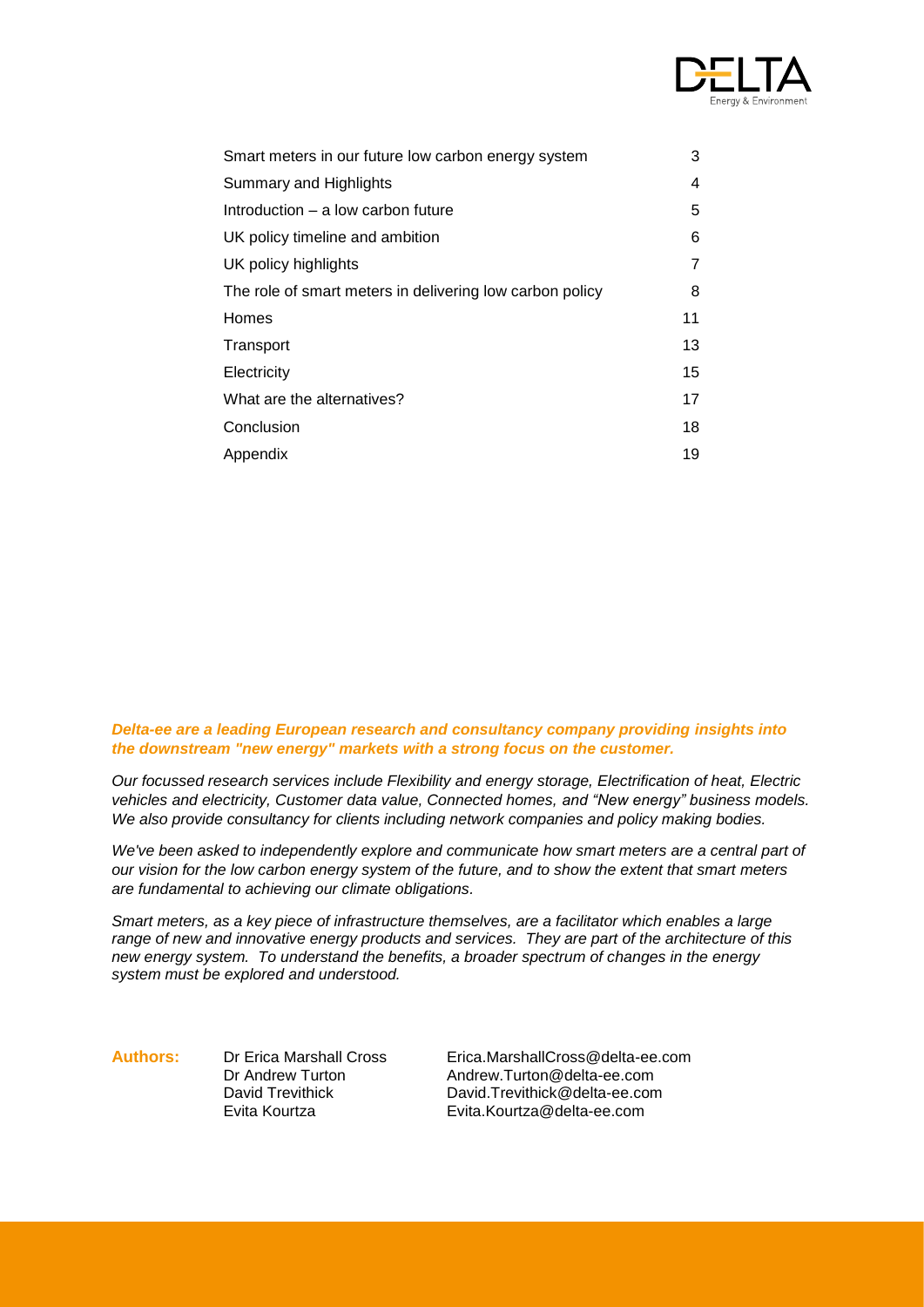

# <span id="page-2-0"></span>**Smart meters in our future low carbon energy system**

The transition of the energy system to a more flexible, decentralised and decarbonised system is central to the UK reducing its  $CO<sub>2</sub>$  emissions whilst providing a reliable, sustainable and cost-effective solution for customers now and in the future. The increased complexity of the system and the need to be able to flexibly match supply and demand means that digitalisation is an important part of the transition. Central to digitalisation is the accurate measurement of customer energy demands so the system can provide energy in the most carbon-efficient and cost-effective way, and customers can accurately understand how they use energy.

The roll out of smart meters will provide the means to measure customers' energy demands, providing the vital information for many of the other changes to happen and support and reward them to shift demand to lower peak periods. For the first time, it will be possible to measure how much electricity is being used in real time by each customer. The consistent open approach used by smart meters to capture consumption data provides access to many innovative supply and services companies to offer customers better propositions whilst enabling the energy system to become decarbonised, improve its operational efficiency, and reduce the need for high levels of energy infrastructure investment. It is impossible to see how the UK can decarbonise as quickly without smart meters in place.

Without the national smart meter roll out, there will be a more fragmented market, stifling innovation, artificially creating winners and losers, and ultimately offering poor value to customers and making  $CO<sub>2</sub>$  reduction more challenging. Without smart meters, achieving high uptake of low carbon renewable generation could be limited due to lack of flexibility in the system, and alternative solutions such as fossil generation with CCS, or nuclear may be increasingly required. Given the current status of CCS, and the high cost and delay of new nuclear plant, this presents a significant risk to meeting the UK climate change targets.

Smart meter benefits are immediately apparent and there are very clear use cases for enabling decarbonisation. However smart meters are a facilitator for innovation and many of future use cases and benefits have probably not yet been thought of. In this respect they are very similar to the early versions of the internet or smart phones.

The evidence in this report and the accompanying report on cost savings draws on evidence from existing mechanisms, and shorter-term innovations and business models. Longer term, there are likely to be many more benefits realised through innovation, and so this report represents a conservative viewpoint which will probably only get better.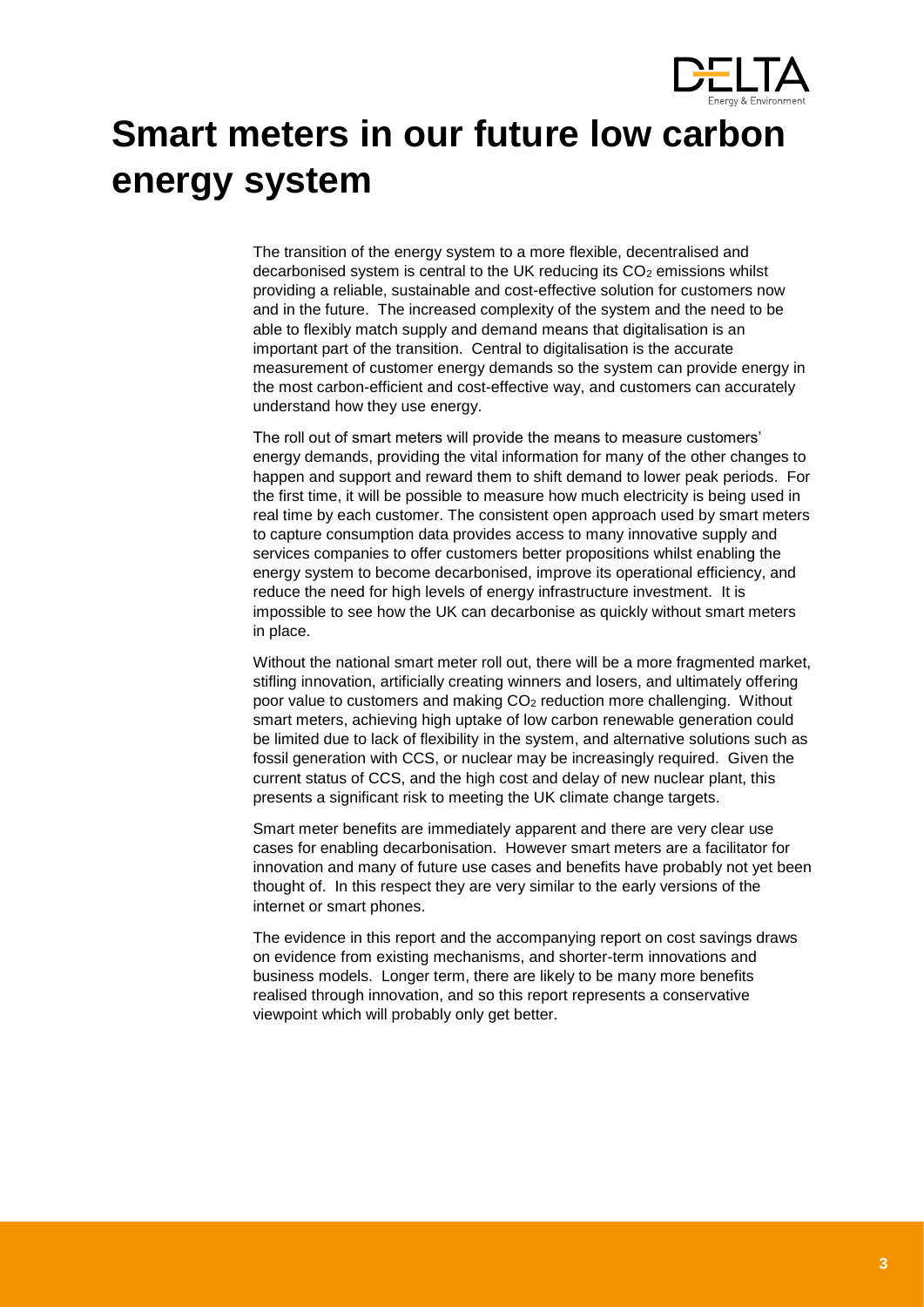

# <span id="page-3-0"></span>**Summary and Highlights**

**Climate change is the largest challenge facing our generation. The UK has strong ambitions to reduce climate change causing emissions and alleviate the worst impacts of global warming. However, the recent IPCC (Intergovernmental Panel on Climate Change) special report on the impact of rising temperatures has given a clear message that we need to go even further, even quicker.**

**Changes in the energy system have already begun to put us on a trajectory of a clean, green future, but it is a big challenge. Ambitious targets have been set and it will take considerable effort and political will to get us there. The UK energy system is undergoing a transformation with low carbon generation replacing the burning of fossil fuels. We see smart meters as a key part of this future energy system and believe that they will enable us to decarbonise more quickly.**

> **Smart meters are part of a flexible energy system which will allow for more renewable generation and less reliance on nuclear, CCS and fossil fuels.** In the low carbon energy system of the future, we must more closely match demand to supply, especially with greater electrification of transport and heat. Smart meters will enable dynamic control of demand and for customers to be incentivised to use energy at times of high renewable supply.

**Smart meters are already enabling households to better understand the energy they are using, and to reduce demand.** Smart meters are already helping households engage with their energy use. As well as the direct  $CO<sub>2</sub>$ savings these behaviour changes enable, enabling consumers to be more aware of their energy use allows them to make better informed decisions, and participate in a range of new services aimed at reducing  $CO<sub>2</sub>$  and cost.

**Smart meters will help accelerate the uptake of energy efficiency measures, low carbon heating and electric vehicles through adoption of new low carbon products and services.** Low carbon technologies are not sufficiently attractive at present for households to be adopting them at the scale needed to tackle climate change. Innovative service models such as heat-as-a-service offerings could help householders get over barriers such as upfront cost and perceived risk. Smart meters will provide the data required for these services to be developed.

Without smart meters, the energy transition and carbon reductions will be higher cost, less supportive of renewable generation, and less well co-ordinated. This will result slower progress towards saving  $CO<sub>2</sub>$ , reliance on higher risk  $CO<sub>2</sub>$  reduction strategies and technologies, and ultimately a higher risk of not achieving mitigation targets.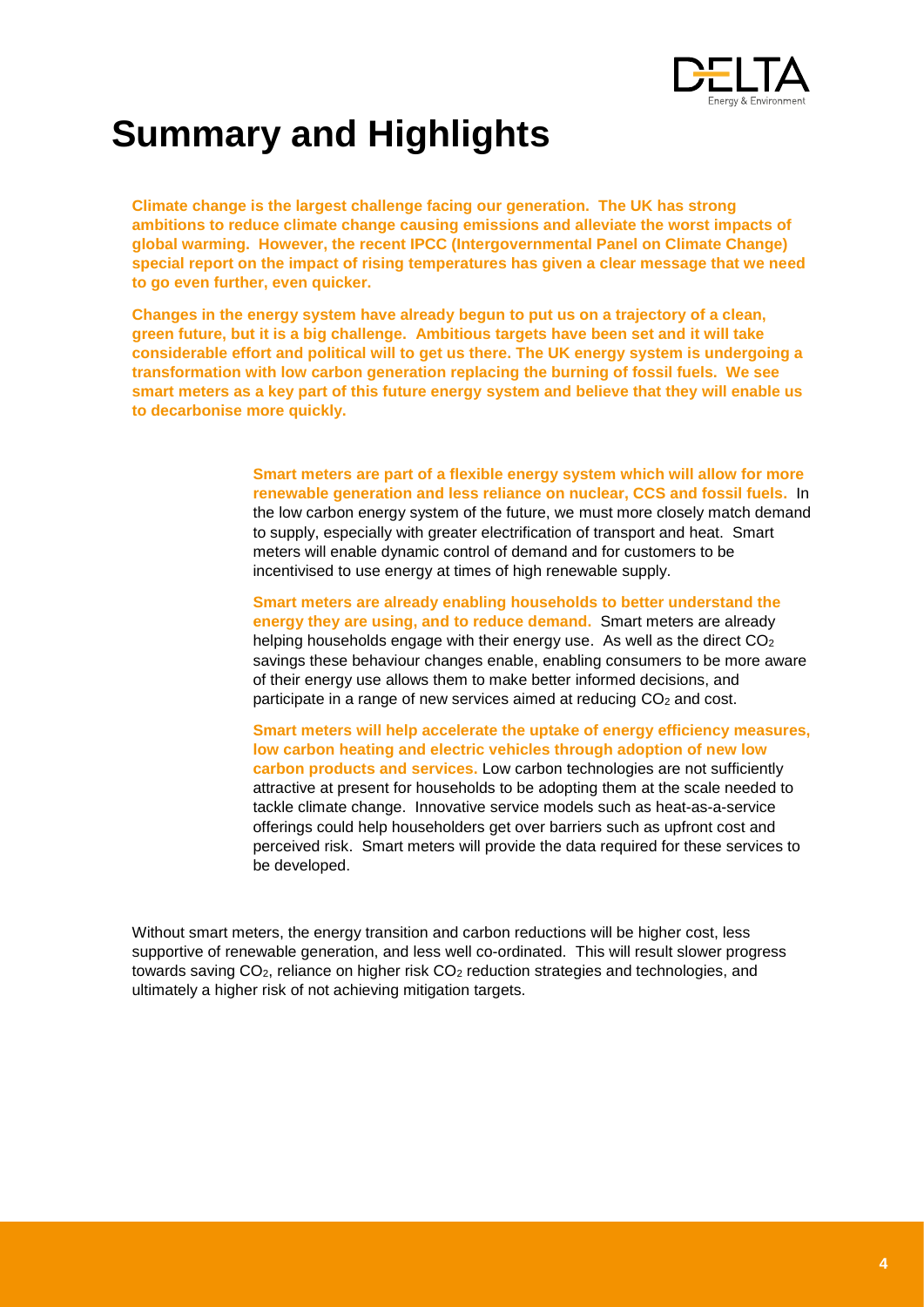

## <span id="page-4-0"></span>**Introduction – a low carbon future**

In the UK and in all other industrialised nations around the World, we are faced with the imperative to reduce climate change causing emissions $1$  to prevent the worst effects of climate change. The adoption of the Climate Change Act<sup>2</sup> in 2008 committed the UK to reduce our green-house gas emissions by 80% by 2050 compared to a 1990 baseline. The recent IPCC special report<sup>3</sup> (published in October 2018) highlighted that we need to go further, to cut more carbon even more quickly to ensure a global temperature rise does not exceed 1.5 °C (more details of the policy landscape are given on page [6\)](#page-4-1).

The IPPC report signals that we need to have a major decline in global emissions well before 2030 and be net zero carbon by 2050. This means:

- removing gas boilers from homes and replacing them with low carbon heating systems or providing all of the gas they are going to burn from carbon neutral biogas and hydrogen.
- no cars running on conventional petrol and diesel, instead

replacing them with cars which run on renewably generated electricity or synthetic renewable fuels

• power generation no longer emitting carbon dioxide to the air, and electricity generation being made up of a combination of renewables, nuclear and conventional power stations with carbon captured and stored underground.

This is a huge challenge, and part of the answer is powering heat and transport with efficient electric technologies. These then need to be powered via a smart, flexible, electricity network, including smart meters in each home. Another part of the answer is reducing our demand, and smart meters can help households to improve their understanding of the energy they are using and to manage it better.

The aim of this report is to illustrate and evidence how smart meters can help us to meet our carbon reduction challenge by building a low carbon, smart, energy system.

<span id="page-4-1"></span>Featuring in this report, we begin by identifying what is currently being done to meet our climate change targets, by looking at existing and future policy progress and ambition around decarbonisation ([p6\)](#page-4-1). We then present the key actions that are needed in the three sectors related to households homes and heating (p11), personal transport (p13) and electricity generation (p15) – and how smart meters can accelerate these. We consider what the alternative would be without smart meters at the heart of the energy system transformation (p17). We then conclude by outlining what the challenges are in the short term, and what the impact will be in the long term (p18). Notes, references, and more details are given in the appendix (p19).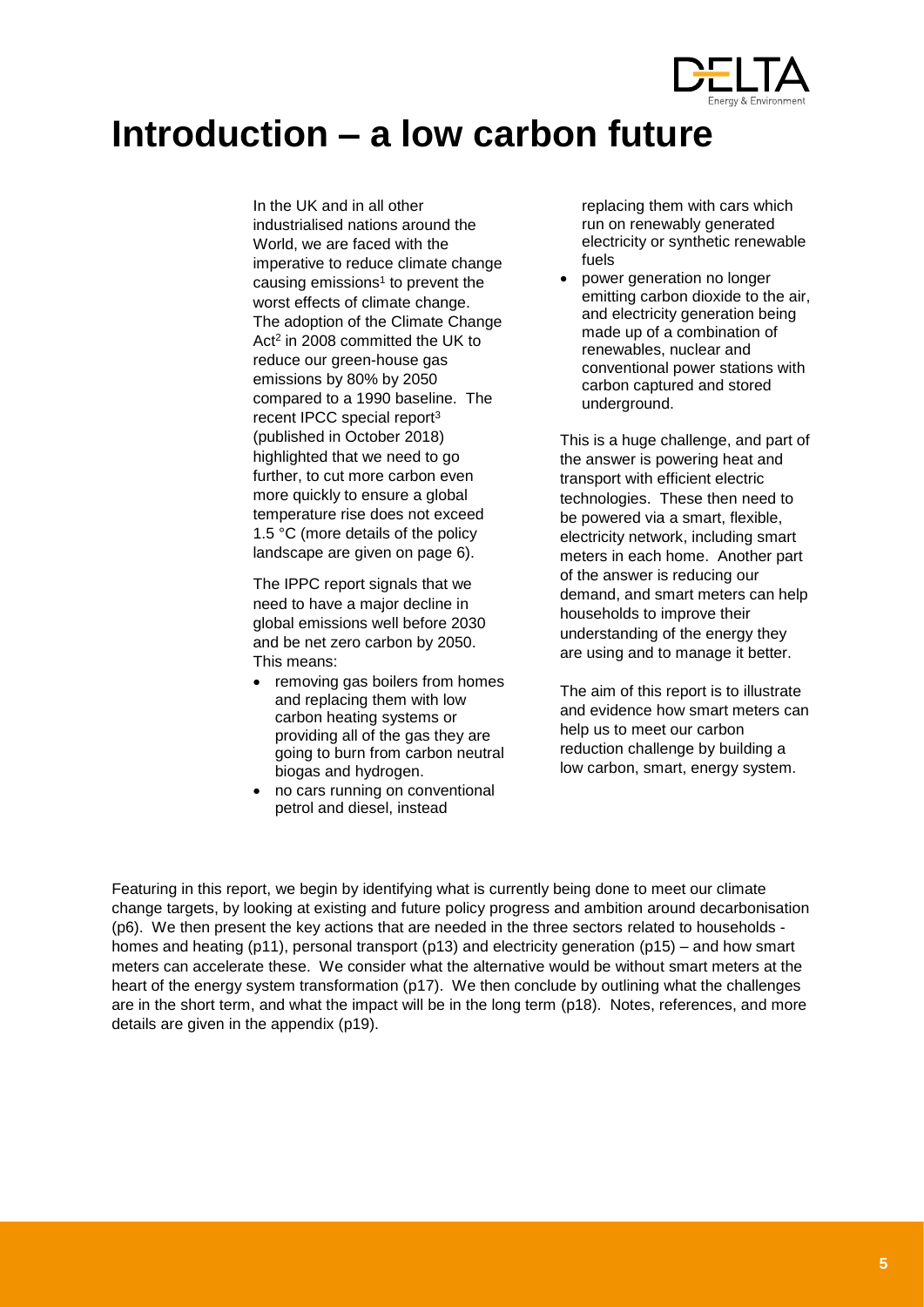

# <span id="page-5-0"></span>**UK policy timeline and ambition**

## 2008 The UK Climate Change Act.

The Climate Change Act commits the UK government by law to reducing greenhouse gas emissions by at least 80% of 1990 levels by 2050. The Act has given a clear signal of political ambition and has helped to maintain cross-party consensus. The Act has inspired other countries to bring in similar legislation (such as Sweden) and it has shown the UK's position as an international leader in climate change action.

## Ongoing Committee on Climate Change Carbon Budgets

The Committee on Climate Change (CCC) is an independent body which has guided the UK's overall direction of travel on climate change, separate from political fluctuations and focused on the long-term target. They set a trajectory of 5 year aims, called carbon budgets, which are presented to and agreed by UK Parliament. The latest was the 5th carbon budget setting the ambition for the period 2027 – 2032<sup>4</sup> .

## 2017 Clean Growth Strategy

The Government's Clean Growth Strategy sets out how it intends to meet the 4th and 5th carbon budgets. It outlines ambitious actions across all sectors, but it has been criticised for lacking substance to meet the aims it has outlined. There are concerns<sup>5</sup> that without firm plans to flesh out the current proposals we are off track to deliver the required emission reductions in the 2020s and 2030s.

## 2018 IPCC special report on 1.5°C Global Warming

The IPCC special report was prepared in response to the 2016 Paris Agreement<sup>6</sup> made by 192 countries to limit global temperature rise to 1.5 °C. It reiterated the importance of restricting warming to 1.5 °C compared to 2 °C highlighting that there is a substantial difference in the severity of impacts of climate change with higher levels of warming. Even a 1.5 °C warming still exposes most of the globe to sea level rise, biodiversity loss, climate-related risks to health, livelihoods, food security, water supply, human security, and economic growth. The report presents the results of climate models concluding that we require deep emission reductions in all sectors to globally reach 45% reduction in greenhouse gas emissions from 2010 levels by 2030 and reaching net zero by around 2050. The UK's share of this higher ambition goes beyond the ambition of the Climate Change Act and the CCC have been asked to review the UK's climate change obligations in light of this report.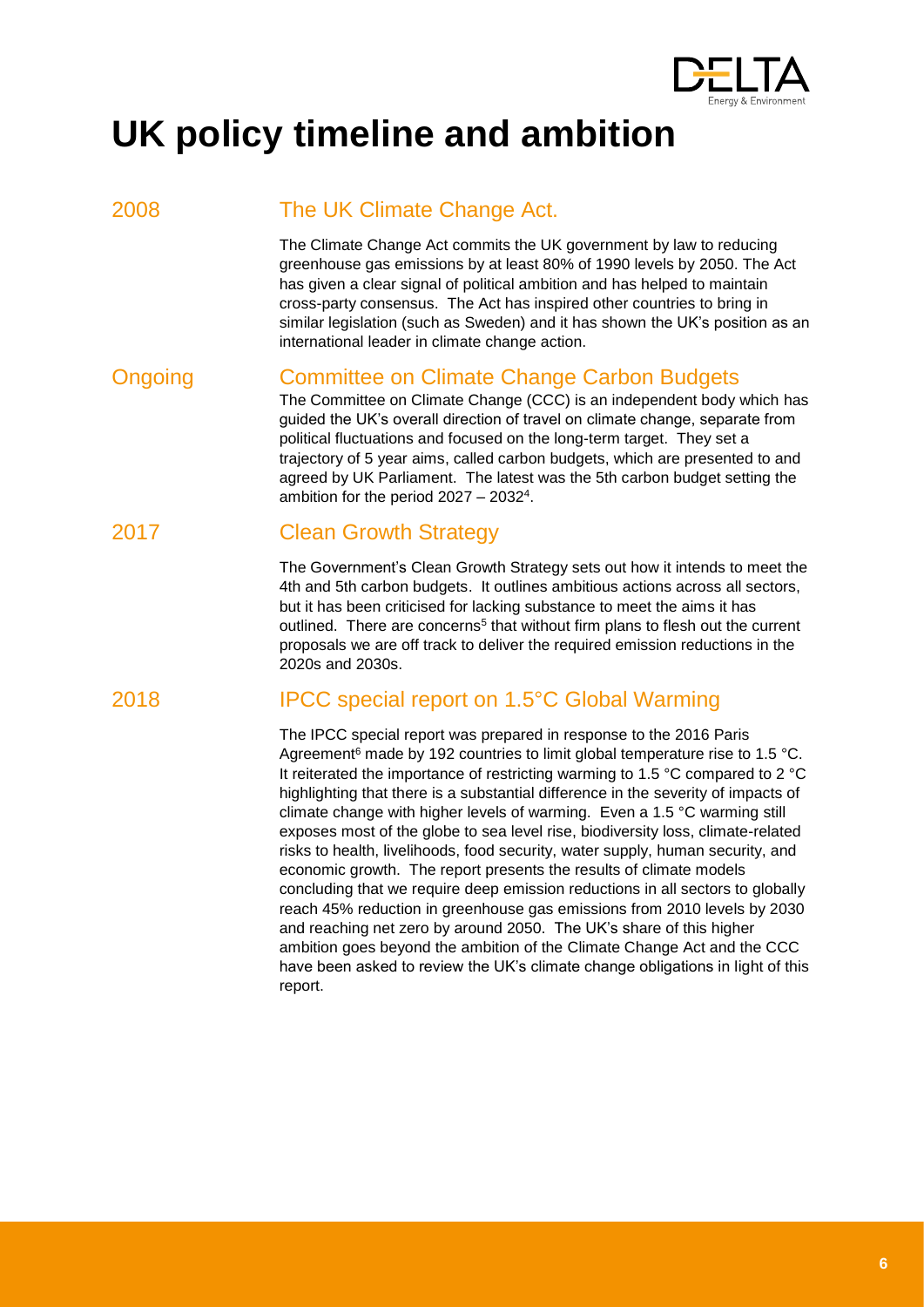<span id="page-6-1"></span>

## <span id="page-6-0"></span>**UK policy highlights**

A review of current progress, plans and policy highlights three key items:

## **1) The main progress has been in electricity generation<sup>7</sup>**



Since 1990, the greatest decarbonisation in the UK has been through the increase in renewable generation (even since the dash for gas in the 1990s). In 2018, renewable generation installed capacity rose above fossil fuel generation capacity for the first time $8$ . As buildings and transport decarbonise through electrification, the electricity sector will need to be even more ambitious. This leads to even greater challenges to understand a changing demand and match it to intermittent supply. Smart meters can play a key part in enabling greater flexibility.

### **2) Policy gap to most cost effective ambitious trajectory**



2010 2012 2014 2016 2018 2020 2022 2024 2026 2028 2030 2032

*Graph taken from CCC report to parliament (2018[\)](#page-6-1)<sup>7</sup>*

This graph shows the path for decarbonisation recommended by the CCC compared to UK policy ambition. The pink sector shows the intentions that require policies and laws to back them up. The red sector shows the gap between current ambition and the most cost-effective path to decarbonisation. Clear policies are needed to close this policy gap and turn the ambitions into action. This means that even more action is needed in multiple sectors and plans need to be even more ambitious than they currently are. With 36% of emissions being related to homes and households, greater visibility of energy use and the ability to shift the time of day energy is consumed using smart meters could help this to be better managed and possibly contribute to closing this gap.

## **3) Ambition by 2030 is low for buildings compared to other sectors**

The CCC's fifth carbon budget outlines only  $24\%$  CO<sub>2</sub> emission reductions in buildings by 2030 despite there being multiple co-benefits of improving energy efficiency of buildings including improved comfort and alleviation of fuel poverty. One reason for this is the challenge posed by action needed in millions of individual homes. This sector requires large changes in the types of heating systems installed and rates of energy efficiency retrofit need to increase significantly. We believe that to enable this scale of change, service-based heating propositions will be important. (see box on [p12\)](#page-11-0).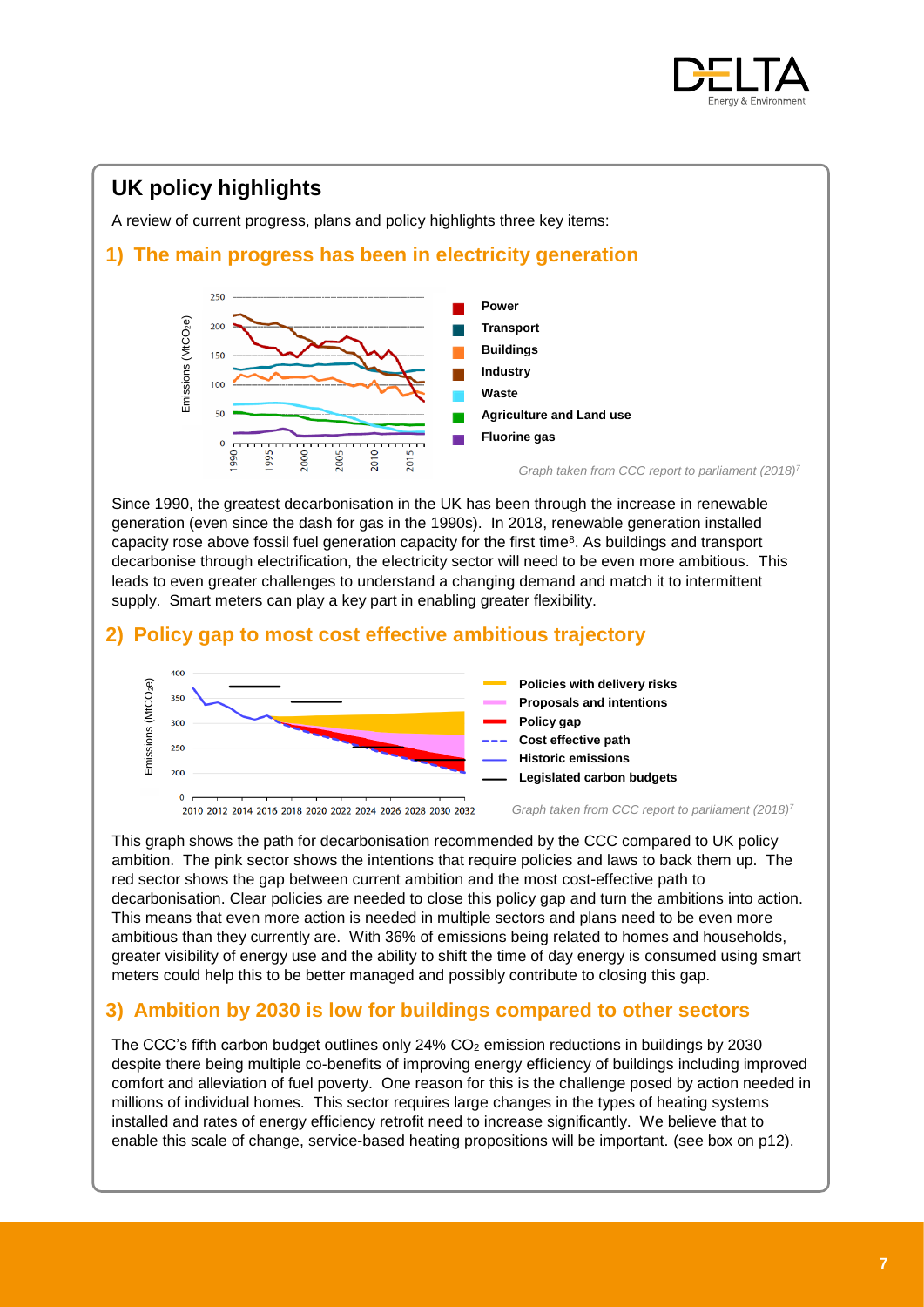

# <span id="page-7-0"></span>**The role of smart meters in delivering low carbon policy**

The UK has set out a clear decarbonisation trajectory based on the CCCs carbon budgets. Within these there is flexibility to deliver savings through a range of measures which broadly fall into supply side (such as renewable generation), or demand side (such as energy efficiency) measures.

The energy system must be configured to facilitate these supply and demand side measures, and the current networks, control systems, market mechanisms, and regulatory frameworks will need to evolve significantly to provide the necessary levels of flexibility and optimisation. Digitalisation will help deliver this transition and energy data from smart meters is a vital component of this. Without this transition in the system, many of the low carbon energy sources and efficiency measures will not be accessible.

The table below identifies the role of smart meters across major elements of supply and demand side decarbonisation.

|                      | <b>Decarbonisation</b><br>scenario                                                                                                                                                                                                                                                                                                                                                                | Why smart meters are<br><b>important</b>                                                                                                                                                                                                                                                                                                                                                                            | What may happen<br>without smart meters                                                                                                                                                                                                                                                                                                                                                                                                                                                      |
|----------------------|---------------------------------------------------------------------------------------------------------------------------------------------------------------------------------------------------------------------------------------------------------------------------------------------------------------------------------------------------------------------------------------------------|---------------------------------------------------------------------------------------------------------------------------------------------------------------------------------------------------------------------------------------------------------------------------------------------------------------------------------------------------------------------------------------------------------------------|----------------------------------------------------------------------------------------------------------------------------------------------------------------------------------------------------------------------------------------------------------------------------------------------------------------------------------------------------------------------------------------------------------------------------------------------------------------------------------------------|
| Supply - Electricity | <b>Renewable electricity</b><br>generation provides one of<br>the lowest cost, highest CO <sub>2</sub><br>saving, and cleanest solutions.<br>Technology costs have seen<br>major reductions and a high<br>renewables scenario could be<br>the most reliable and lowest<br>risk ways of delivering CO <sub>2</sub><br>savings using proven<br>commercial technologies.                             | Smart flexible networks will be<br>essential in facilitating a high<br>renewables scenario to<br>accommodate high levels of<br>intermittent generation with<br>storage and flexibility services.<br>Smart metering of some form<br>is essential to provide this<br>flexibility and the national<br>smart meter roll out provides<br>the lowest risk, highest uptake<br>and most inter-operable<br>solution to this. | Without smart meters, it will be<br>much harder to integrate high<br>levels of renewable<br>generation. The alternative<br>solutions look risky, with<br>nuclear generation having<br>much higher costs and major<br>issues in delivery of new<br>schemes, and carbon capture<br>and storage (CCS) being<br>unproven at scale. It is likely<br>that with or without CCS, the<br>continued use of fossil fuels<br>will feature including from new<br>sources such as hydraulic<br>fracturing. |
| Supply - Heat        | <b>Electrification of heating in</b><br>the domestic and commercial<br>sectors will provide a large<br>element of heat de-<br>carbonisation along with low<br>carbon gas. Smarter<br>electricity networks and<br>generation will be required to<br>meet this increased heating<br>demand and there will be<br>greater integration of the gas<br>and electricity vectors to help<br>balance loads. | In combination with a high<br>renewable supply mix, smart<br>meters are vital to enable the<br>development of smart gas and<br>electricity networks,<br>Low carbon non-fossil gas<br>sources are likely to be more<br>limited in supply and<br>expensive than natural gas,<br>and smart meters will allow<br>more efficient and optimised<br>use.                                                                   | Without smart meters,<br>decarbonisation of heat will be<br>more challenging and<br>achieved at a slower pace.<br>Lack of flexibility in the<br>electricity system and less<br>ability to balance loads<br>between heat and electricity<br>will make it more likely that<br>high carbon natural gas is<br>used longer into the future.<br>There will be fewer incentives<br>for customers to optimise their<br>heating supply.                                                               |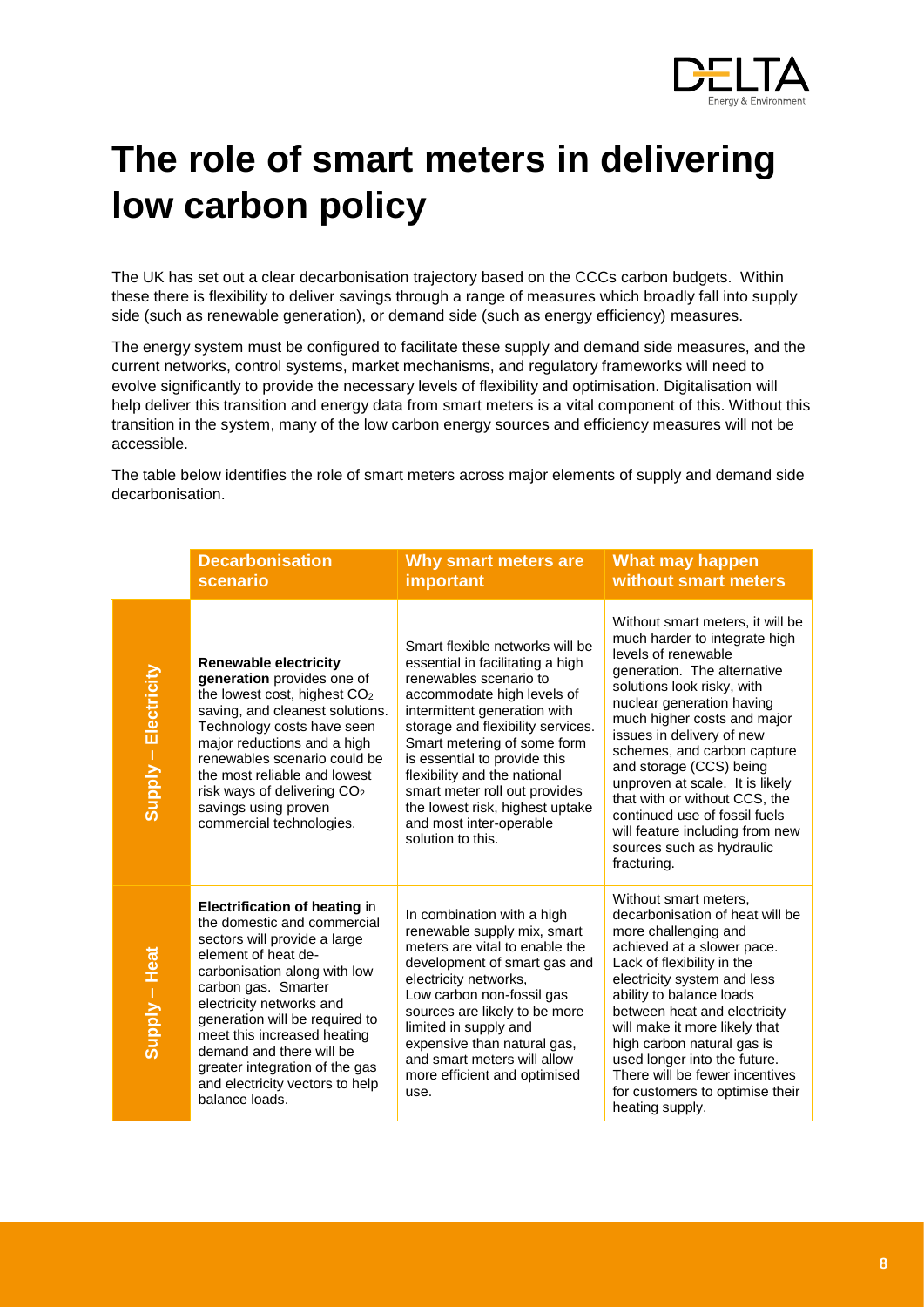

|                                                               | <b>Decarbonisation</b><br>scenario                                                                                                                                                                                                                                                                                                                                           | Why smart meters are<br>important                                                                                                                                                                                                                                                                                                                                                                                                                       | <b>What may happen</b><br>without smart meters                                                                                                                                                                                                                                                                                                                                                                                   |
|---------------------------------------------------------------|------------------------------------------------------------------------------------------------------------------------------------------------------------------------------------------------------------------------------------------------------------------------------------------------------------------------------------------------------------------------------|---------------------------------------------------------------------------------------------------------------------------------------------------------------------------------------------------------------------------------------------------------------------------------------------------------------------------------------------------------------------------------------------------------------------------------------------------------|----------------------------------------------------------------------------------------------------------------------------------------------------------------------------------------------------------------------------------------------------------------------------------------------------------------------------------------------------------------------------------------------------------------------------------|
| Demand - energy<br>efficiency                                 | <b>Energy efficiency forms the</b><br>foundation of saving CO <sub>2</sub><br>through reducing baseline<br>demands. Achieving future<br>CO <sub>2</sub> targets requires major<br>reductions in energy demands<br>across all sectors, in particular<br>heating demands.                                                                                                      | Smart meters enabling data<br>analytics and demand<br>disaggregation will provide<br>insight into where energy<br>efficiency improvements can<br>be made. Energy efficiency<br>measures and services can be<br>much better targeted and<br>tailored to provide the right<br>customer solution. Supply<br>services enabled by smart<br>meters (e.g. time of use tariffs)<br>will allow customers to benefit<br>more from the efficiency<br>improvements. | Without smart meters, there<br>will remain a lack of insight<br>into where efficiency<br>improvements can be made,<br>and less benefit to customers<br>from the energy savings<br>possible. Improvements to<br>energy efficiency are likely to<br>remain slower with lower<br>levels of penetration. The<br>drivers will be weaker with<br>less customer benefit and<br>limited potential for innovative<br>efficiency services. |
| generation and storage<br><b>Demand -Decentralised</b>        | 'Behind the meter' <b>distributed</b><br>generation and storage will<br>increasingly be used to<br>generate and balance energy<br>at a local and customer level.<br>Localised generation and<br>balancing reduces the need<br>for centralised generation and<br>network reinforcement,<br>allowing a quicker uptake of<br>low carbon generation driven<br>by consumers.      | Smart meters are essential to<br>provide the ability to flexibly<br>manage generation and<br>storage and ensure that<br>customers get the most value.<br>This local flexible<br>management also allows<br>greater uptake of large-scale<br>renewables                                                                                                                                                                                                   | Without smart meters, behind<br>the meter generation and<br>storage will not have access to<br>the broader value they provide<br>to customers and are likely to<br>see lower uptake. This will<br>result in slower<br>decarbonisation of the energy<br>system, and potentially<br>maintaining the need for<br>higher carbon or risk forms of<br>generation such as fossil<br>based (with or without CCS)<br>and nuclear.         |
| Demand - innovative<br>energy services and<br>business models | Innovative energy services<br>and business models will<br>transform the way energy is<br>bought and sold. These will<br>ensure that customers receive<br>the outcome they need (for<br>example homes heated to a<br>comfortable temperature), but<br>through optimisation of the<br>energy supply to allow more<br>flexible operation and high<br>levels of decarbonisation. | Innovation in services and<br>business models will be<br>heavily reliant on demand<br>profiles and the timing of<br>energy demand. Smart<br>meters are essential in<br>obtaining this information in a<br>coordinated and reliable<br>manner.                                                                                                                                                                                                           | Without smart meters, many of<br>the innovative services and<br>models aimed at optimising<br>energy demand will not<br>function. Proprietary solutions<br>will be required which will stifle<br>innovation, reduce uptake,<br>and result in more controllable<br>generation (potentially fossil<br>with or without CCS) and<br>nuclear.                                                                                         |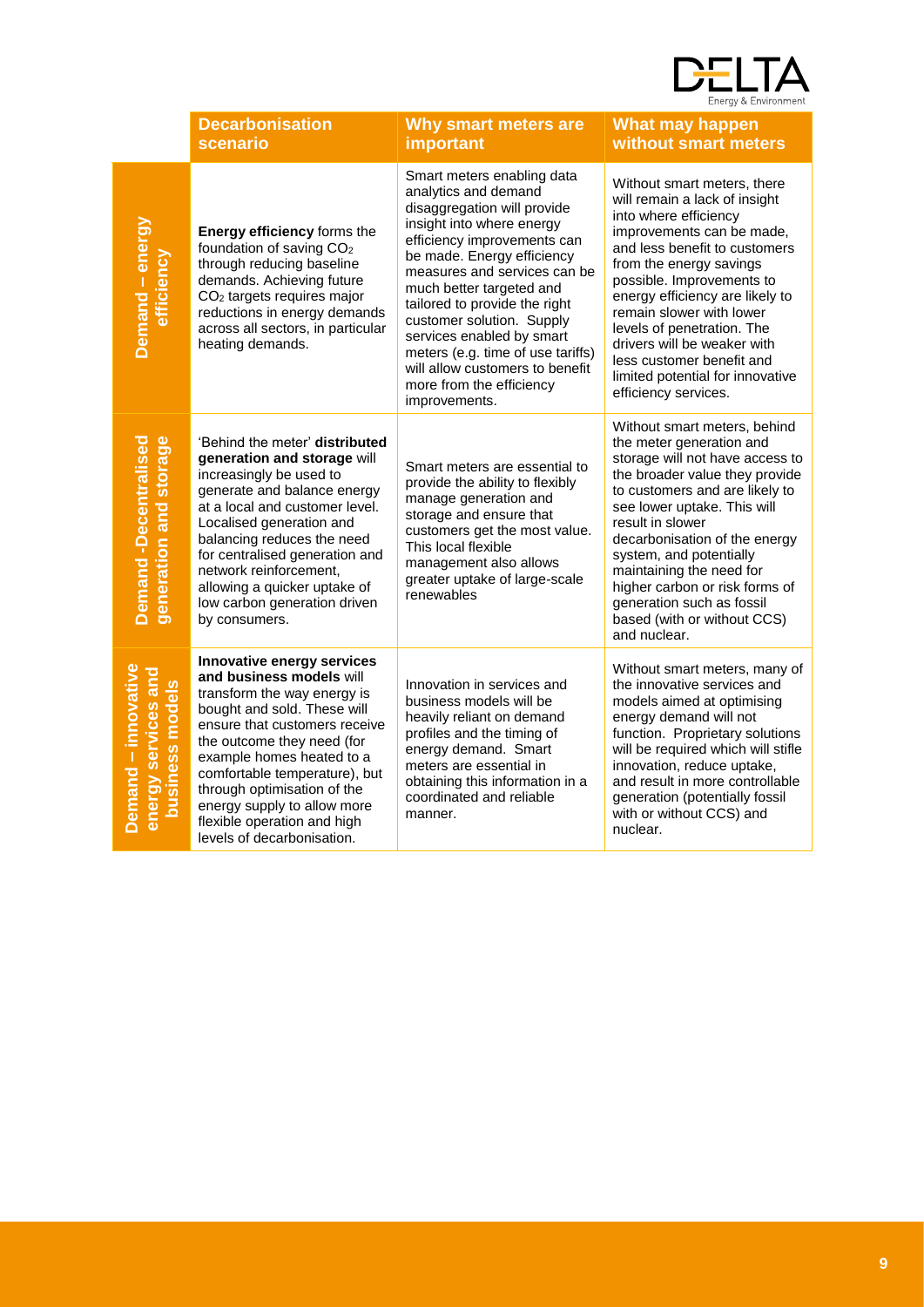

This report focuses on activities across three sectors where significant CO<sup>2</sup> reduction will be facilitated by smart meters: Homes, Transport, and Electricity generation. The diagram below shows the importance of these sectors in delivering  $CO<sub>2</sub>$  savings facilitate by smart meters based on the CCC's carbon budget trajectories.

**Homes:** In our low carbon future, UK homes need to be more thermally efficient and electric heating will replace or supplement gas boilers in many houses.

**Smart meters will contribute to a 25% CO<sup>2</sup> saving by 2035 (from 2015 levels).** Smart meters can help households use energy more efficiently and reduce the impact of electric heating on the electricity grid. We think smart meters will help new business models to get established, which change the way we buy and operate heating systems and buy energy efficiency

Without smart meters, the combination of lower energy efficiency uptake and less demand optimisation and flexibility will result in higher overall energy demands, and reliance on higher carbon energy sources.

> **Transport:** In our low carbon future, electric vehicles and low carbon fuels will replace petrol and diesel combustion engines.

> **Smart meters will enable high levels of electrification delivering 54% CO<sup>2</sup> reduction by 2035 (from 2015 levels).** Smart meters can help to enable car owners to charge at off peak times and could communicate dynamic price signals to smart chargers.

Without smart meters, high levels of transport electrification will be more challenging resulting in longer term use of fossil fuels and higher carbon electricity, with the associated CO<sub>2</sub> emissions and air quality issues.

> **Electricity generation:** In our low carbon future, electricity generation needs to be almost zero carbon, despite demand being higher due to the electrification of transport and heat.

**Smart meters are vital for smart networks and will contribute to 77% CO<sup>2</sup> reduction by 2035 (from 2015 levels).** A flexible smart grid enables high uptake of intermittent renewables through better balancing of demand and supply.

Without smart meters, limited insight of energy demands, and the lack of consumer engagement though new tariffs and services will significantly impact on system flexibility and increase the reliance on higher carbon and nonrenewable energy sources.



*Data taken from CCC 5th Carbon budget <sup>4</sup>*

Г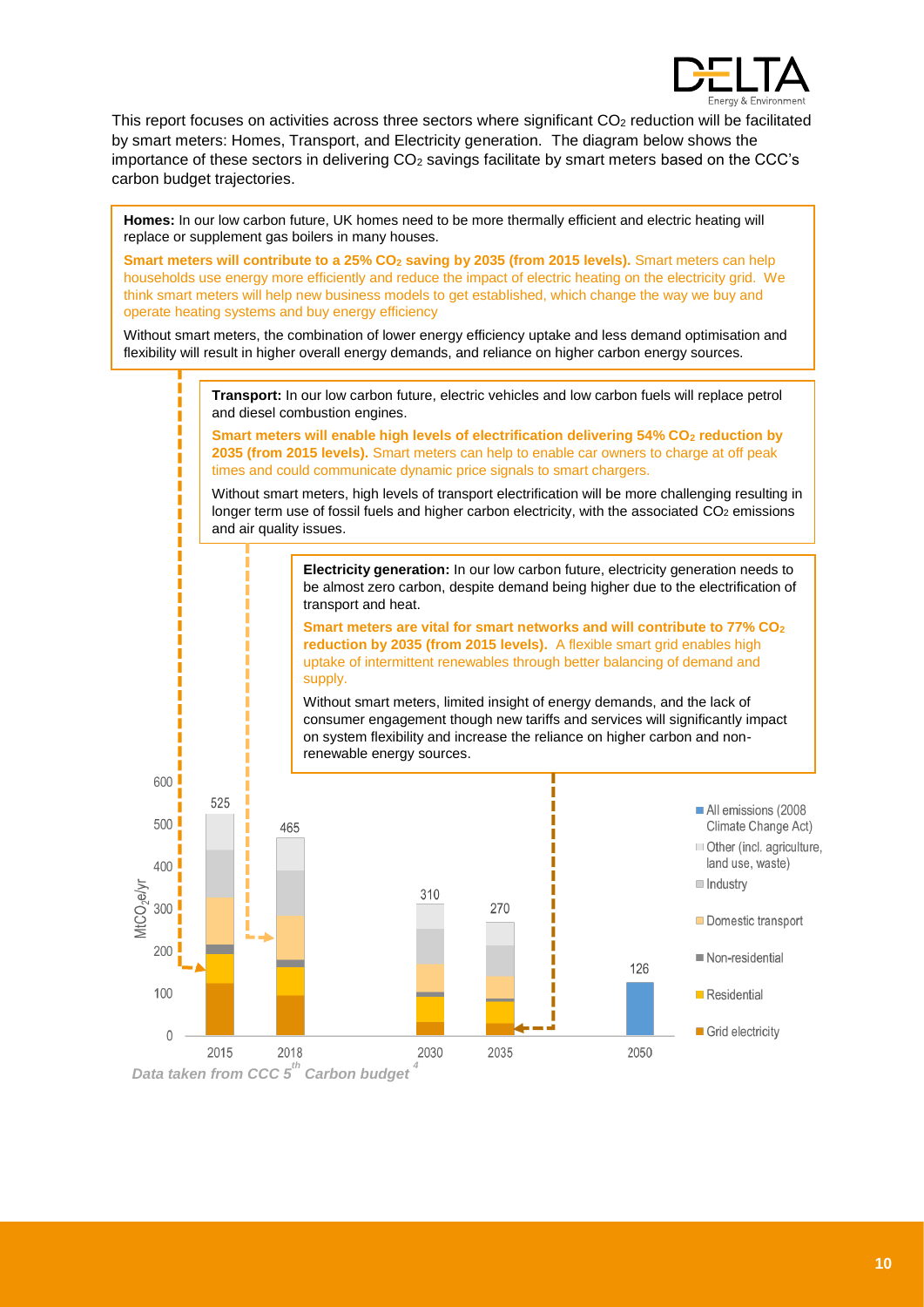

# <span id="page-10-0"></span>**Homes**

*Situation: Energy use in homes currently accounts for 14% of UK GHG emissions<sup>9</sup> , mostly from burning gas (a further 6% comes from generating the electricity used in homes)* 

*CO<sup>2</sup> Target: 24% decrease in emissions from buildings compared to baseline by 2030. Homes to be near carbon neutral by 2050.*

#### *Policy snapshot:*

- *Reducing energy demand through energy efficiency improvements and energy awareness.*
- *Replacing fossil fuel burning boilers with low carbon heating, including high efficiency electric heating (heat pumps).*

#### *Smart meter role:*

- *Improve awareness of energy consumption to enable people to reduce their energy use*
- *Improve energy performance measurements to promote and evaluate energy efficiency improvements*
- *Enabling dynamic pricing tariffs and automated smart heating to reduce impact on peak electricity demand.*

The clean growth strategy stated an aim for as many homes as possible to reach an energy performance rating of C by 2035. We calculate that this would reduce CO<sub>2</sub> emissions by around 10 MtCO2/yr by 2035<sup>10</sup>. However, to achieve this target will require a step change in energy efficiency upgrades.

#### **Smart meters are already helping households to reduce their energy demand**

Smart meters are already helping households to reduce their energy usage, with evaluation of trials showing energy savings of 5-20%<sup>11</sup>. Long term effects are set in place by changing behavioural habits and informing decisions to buy more energy efficient appliances

**Smart meters data can promote energy efficiency of homes by** 

#### **improving measurements of energy performance and allowing better verification of savings from efficiency measures**

Smart meters enable new and improved ways to measure energy efficiency and with more rigorous measurement could strengthen the development of policy.

Smart meters will enable more rigorous evaluation of schemes and policies such as the energy company obligation (ECO) and the renewable heat incentive (RHI) to ensure funding is directed most effectively to maximise  $CO<sub>2</sub>$  savings whilst also considering cost.

The development of green mortgages<sup>12</sup> could fund energy efficiency improvements. Smart meter data will enable monitoring and verification of the effectiveness of energy efficiency measures with improved confidence, helping the green mortgage concept to be made available to more households. Eventually, house prices might more closely reflect the energy efficiency of the home, incentivising energy efficiency further.

#### **Smart meter enabled dynamic pricing tariffs will enable adoption of efficient low carbon heating with a lesser impact on peak energy demand**

<span id="page-10-1"></span>Replacing 10% of heating with heat pumps by 2030 could save the UK around 7 MtCO $2/yr^{13}$ , but the highlevel adoption of efficient electric heating technologies such as heat pumps will exacerbate peak electricity demand. A flatter demand profile makes it easier to match demand to low carbon supply of electricity and a peaky electricity demand increase the reliance on gas peaking plants to balance the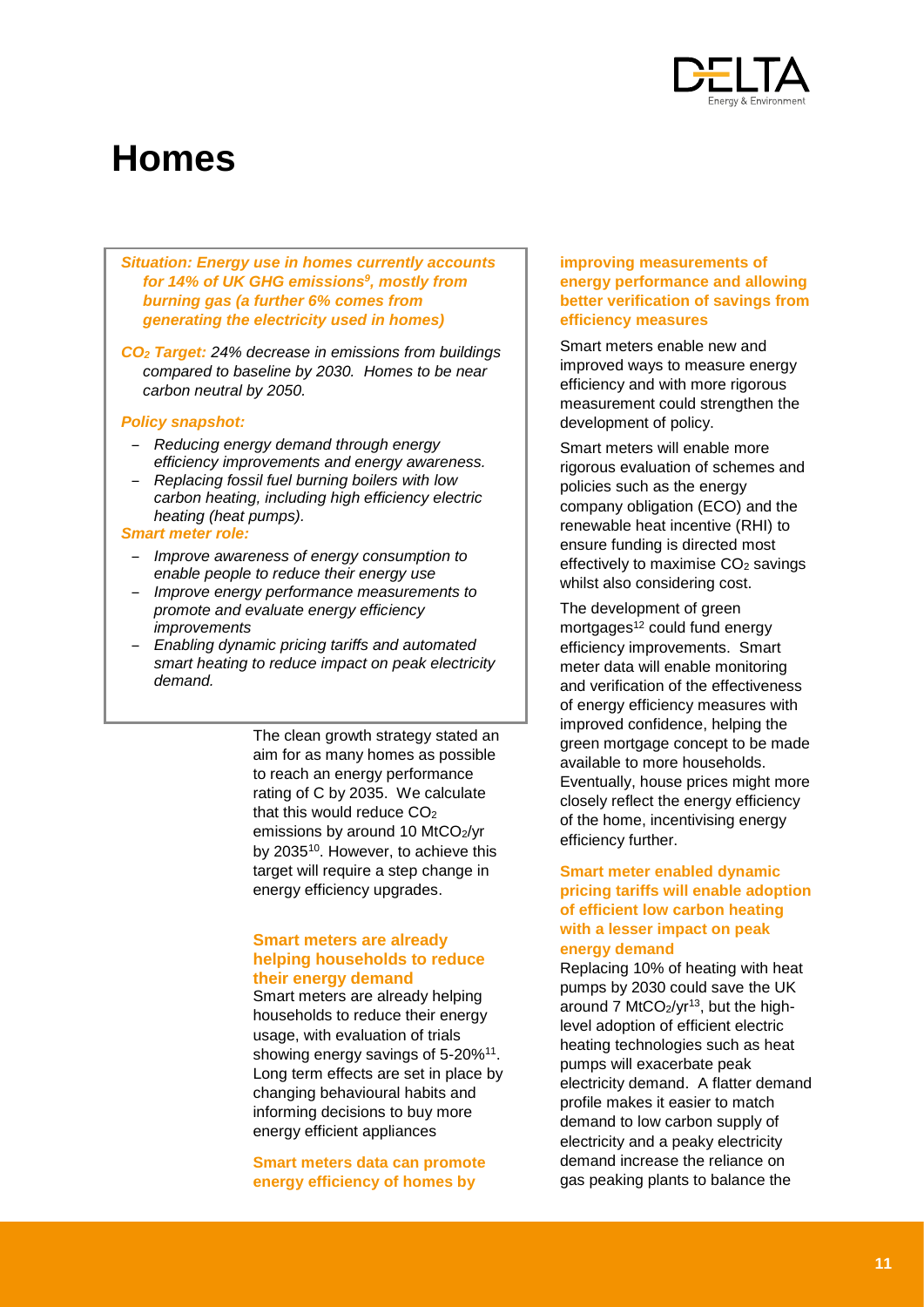

electricity network. From our Deltaee modelling, we anticipate that this level of heat pump penetration would cause a 6GW increase in the evening peak electricity demand on a cold winter day if heat pumps were deployed without smart control. Smart meter enabled time of use tariffs are a central part of the solution for smart control of electric heating, allowing them to draw electricity at times of high supply and respond to signals for reducing peak electricity demand. With smart heating control, we estimate that this peak electricity demand increase on a cold winter day would be reduced to around 4 GW<sup>14</sup> .

#### **Smart meter data will support existing and future policies promoting low carbon heat and energy efficiency**

Smart meter data will enable a more rigorous approach to delivering policies funding renewable heating technologies and energy efficiency by measuring the outcomes instead of basing payments and targets on benchmark based assumptions (as

is current practice). Smart meter data will also improve the methodology for policy evaluation and could inform future incentive regimes to be more targeted and effective.

#### **Smart meters will be vital for unlocking new business models to remove barriers to low carbon heating**

Better availability of energy consumption data could also enable new business models around selling heat-as-a-service to overcome barriers to household adoption of low carbon heating technologies. See box below.

#### **Electric heating can help to protect against air pollution**

Other alternatives to gas boilers are biomass boilers, but in areas of concentrated housing they can contribute to air pollution. Electric heating can therefore be a cleaner option for decarbonised heating in urban setting, along with district heating schemes.

## <span id="page-11-0"></span>**Selling heat instead of kWh**

The decarbonisation of heat has been described as "probably the biggest challenge in energy policy that we face" because of the direct impact it has on consumers<sup>15</sup>. Heat pumps tend to be viewed as a risky option for a household to adopt, worried that they might not heat the house properly and that they might be more expensive. We think that new business models to increase take up of low carbon heating technologies and energy efficiency measures is needed to enable deep decarbonisation of housing.

New "Heat-as-a-service" business models are being developed, shifting the focus away from customer buying a heating system and fuel, and towards buying heat and a warm home. These propositions could overcome barriers of high upfront cost of low carbon heating technologies by leasing the heat pumps to households or building the capital cost into a monthly payment. Some companies sell kWh of heat, thereby removing some of the risk of the performance of the heat pump from the household. More sophisticated propositions can also alleviate concern over performance by guaranteeing an outcome (e.g. a living room at 21 °C for 8 hours per day) and leaving it to the service provider to deliver this in the most efficient way for a fixed monthly fee. Ideally, service providers could also insulate homes as they benefit from a house being more efficient, allowing them to deliver the guaranteed performance at a lower energy cost

Selling energy services like this is much more well established in the commercial sector by energy service companies (ESCos). A key barrier to delivering in the domestic sector has been the high cost to monitor and verify energy savings which are part of the contract to guarantee performance. Smart meters provide the data needed to develop and deliver these more complex services and to overcome these barriers<sup>16</sup>.

**Example of businesses developing or selling heat-asa-service**



These companies install and maintain heat pumps and sell heat to the customer



Leading a research trial aiming to understand households' demand for "warm hours", and testing how this can be delivered using a hybrid heat pump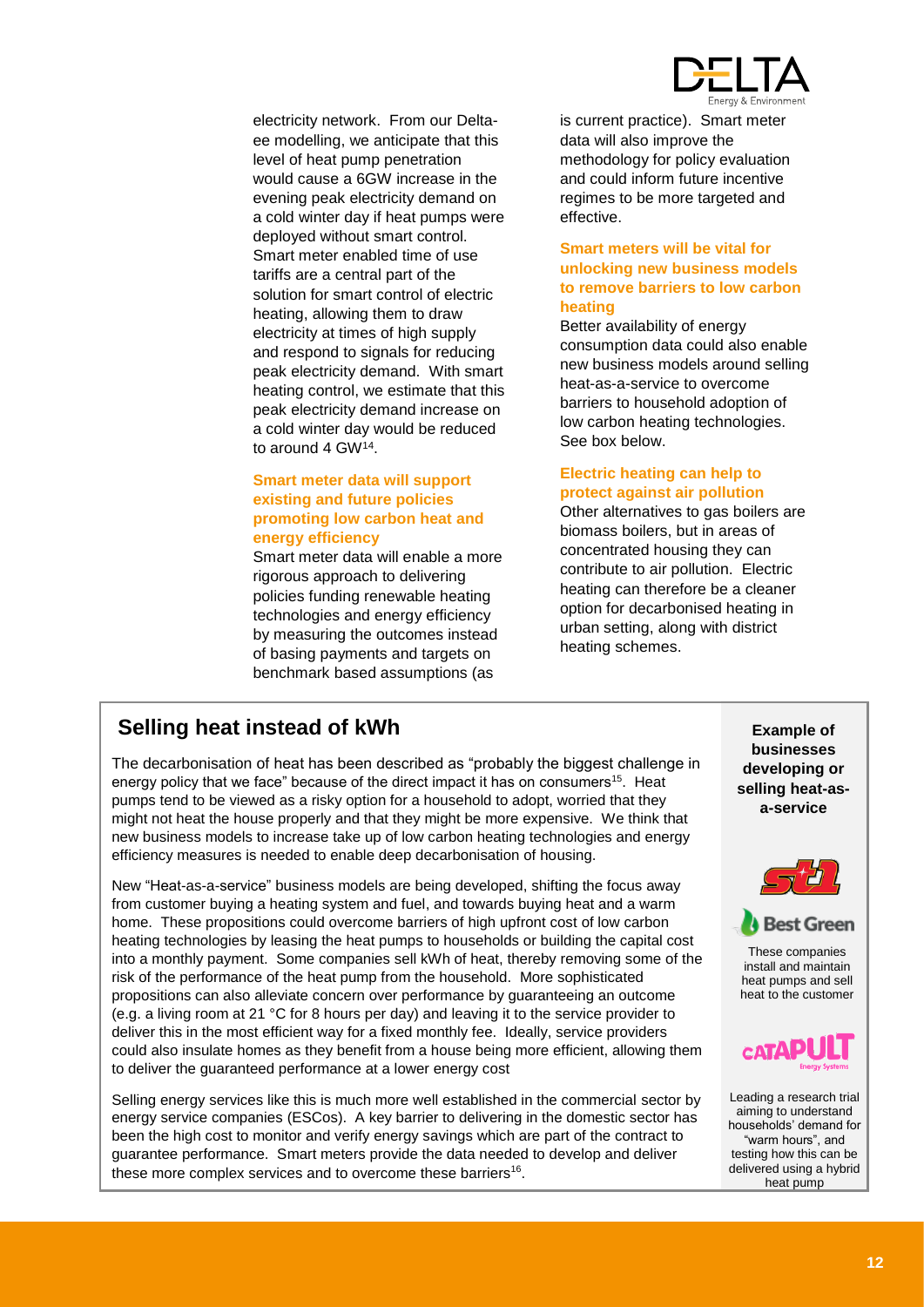

## <span id="page-12-0"></span>**Transport**

#### *Situation: Car travel currently accounts for 15% of UK climate change causing emissions<sup>9</sup> .*

- *CO<sup>2</sup> Target: 48% decrease in transport emissions compared to baseline by 2030. Surface transport to be near carbon neutral by 2050.*
- *Policy snapshot: Replacement of conventional fuel vehicles with electric vehicles and charging infrastructure.*
- *Smart meter role: Smart meters enable the uptake of smarter EV charging improving flexibility in supply and reducing peak demands, therefore enabling more renewable generation and lower CO<sup>2</sup> emissions.*

*The uptake of electric vehicles as the predominant form of ultra low emission vehicle is expected to be the main policy for reducing emissions from personal travel. For personal travel, the government has committed funding to promote active travel for shorter journeys (cycling and walking) and to promoting low emission public transport<sup>17</sup>, but both the 5th carbon budget and the clean growth strategy assume that there will be only modest reductions in the use of personal transport.* 

#### **Electric vehicles will put a big increase of demand onto the electricity network…**

Delta-ee modelling predicts that with an additional 2.5 million electric vehicles in 2030<sup>18</sup>, peak electricity demand would increase by almost 17 GW. With fixed period smart charging, we predict the peak would only increase by 4.5 GW<sup>19</sup> (see graphs on the next page). With dynamic tariffs that vary the cost of electricity to best match demand to supply, the large demand from EVs could be moved to the time of day that renewable electricity generation is most available. It is more difficult to run a peaky electricity system in a low carbon way (see box on [p14\)](#page-13-0).

**…and Smart meters can enable and incentivise drivers to charge their EVs at times that low carbon electricity is available** 

Dynamic time of use tariffs enable demand to be matched to when supply is available which will allow greater increases in the proportion of intermittent renewable generation. We expect that dynamic time of use tariffs will be widespread for EV owners, with smart meters passing signals from the electricity network to in-home chargers to automate when to charge. It is already possible for EV owners to control when their cars start to charge, but dynamic time of use tariffs give drivers the cost savings to incentivise this behaviour, rather than the same price being charged for the electricity at any time.

#### **Vehicle to home or vehicle to grid capability will provide additional flexibility to the grid**

Going further, vehicle to home or vehicle to grid (V2G) capability would enable EV batteries to contribute to energy storage and reduce peak demand further. If households agree to share smart meter data with networks or grid balancing companies, EVs could contribute a further 0.8GW of storage to the network in 2030 and we predict with the right regulations in place, this could be in the region of 30 GW in 2050<sup>20</sup>.

#### **A co-benefit of electrification of vehicles will be an improvement of air quality which is most needed in cities**

Air pollution is a big problem in UK cities, with air pollution estimated to cost the NHS and society over £6 billion per year<sup>21</sup>. Electric vehicles are well suited to urban driving, which is where the problems of air pollution are worst. By allowing a greater level of uptake of ultra-low emission electric vehicles, smart meters can help make cities less polluted too.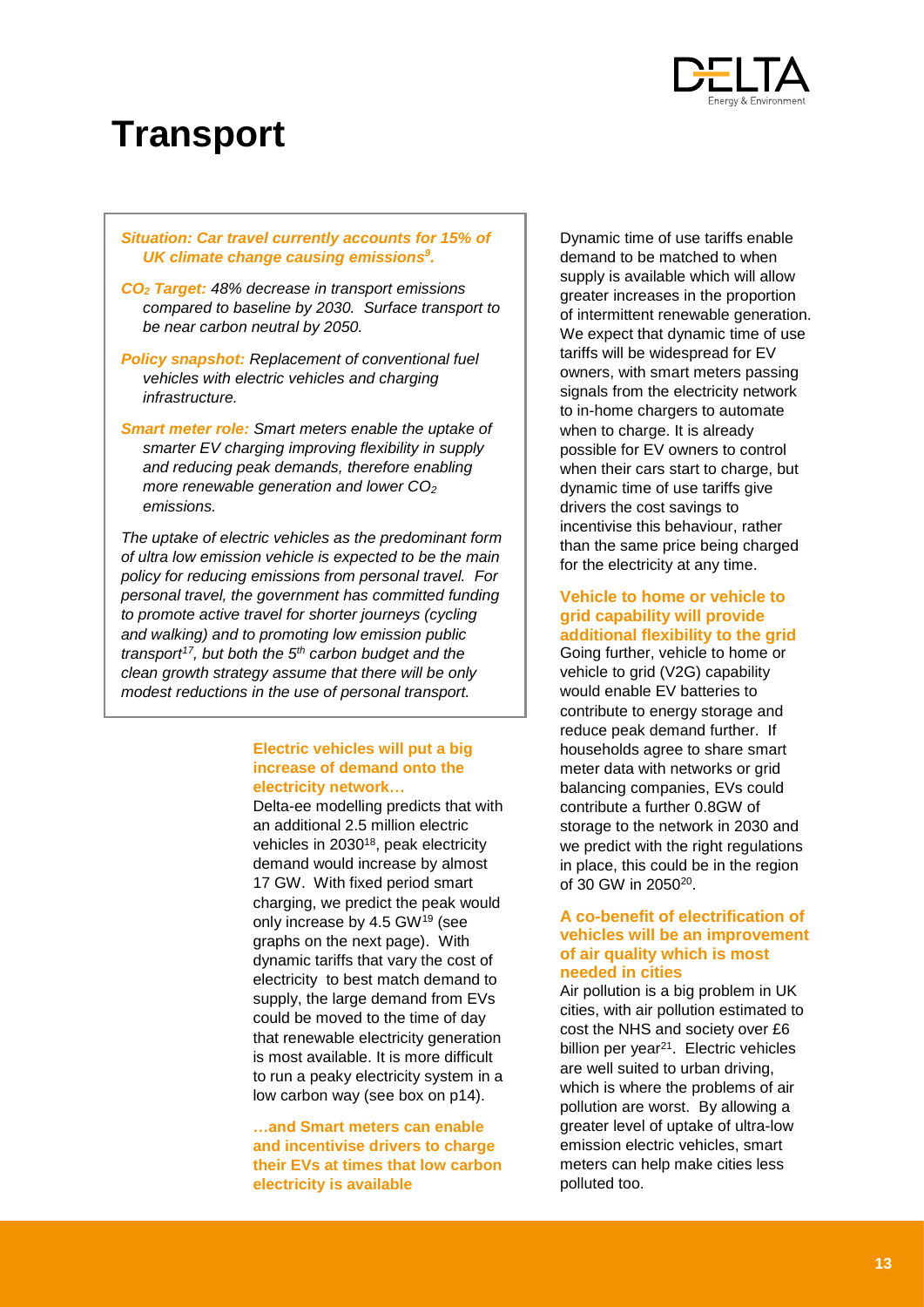

## <span id="page-13-0"></span>**The effect of electric vehicle (EV) charging on peak electricity demand from homes on a cold winter day**

**Delta-ee modelled the impact of electric vehicles charging on electricity demand from homes.**  The two graphs below show that the increase in peak electricity demand is lower if cars can be charged using smart chargers



electricity is high and flexible demands will be able to respond to these. Within a future smart grid, the greater penetration of decentralised generation (such as solar panels on roofs and local electricity storage) will reduce the network capacity needed as local demand could be controlled to meet local supply.

Electricity networks need to be built to meet peak demand and therefore a large amount of network reinforcement work would be needed to meet unconstrained EV charging demand. This is expensive and would increase the cost of decarbonising the electricity network and the transport sector.

Less flexibility of electricity demand would also constrain the types of electricity generation that the UK would use, relying less on renewables and more on nuclear and CCS (see [p16\)](#page-15-0).

A reliance on costly network reinforcement work is likely to slow down the rate at which EVs can be adopted by UK households, therefore constraining the rate at which petrol and diesel cars can be replaced by low carbon alternatives.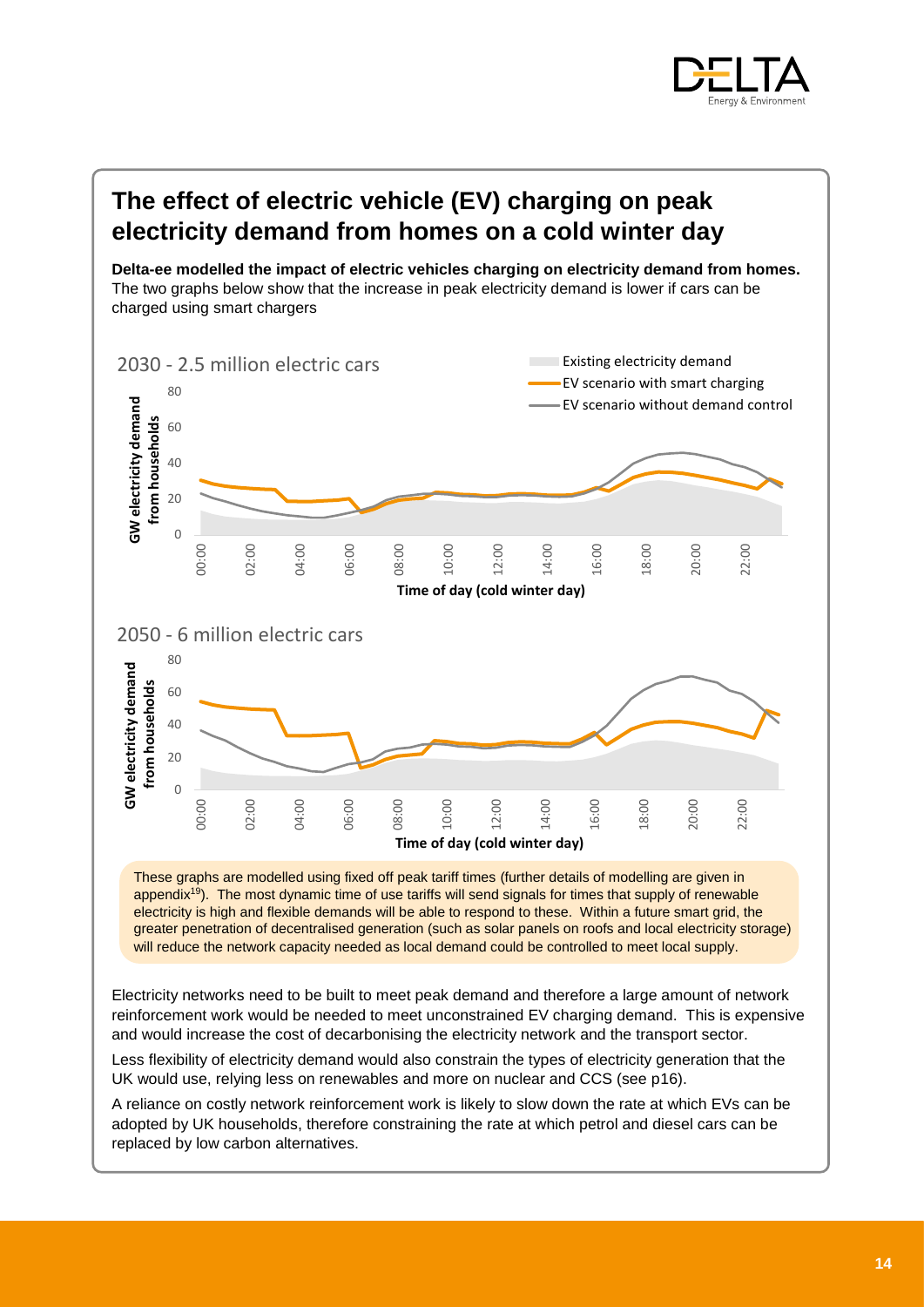

# <span id="page-14-0"></span>**Electricity**

*Situation: Electricity generation currently accounts for 19% of UK GHG emissions<sup>9</sup> (responsible for 75% of emission reductions since 1990)* 

*CO<sup>2</sup> Target: A further 72% decrease in emissions from electricity generation compared to baseline by 2030.*

*Policy snapshot: Greater penetration of renewable generation, maximise grid flexibility.*

*Smart meter role: Smart meters are part of the method of grid flexibility, enabling dynamic time-of-use tariffs and with the potential to communicate network availability to end users.*

*With no mention of fracking and CCS for the power sector, the clean growth strategy supports the high renewables and flexibility approach to a future electricity system. This has been shown to be the lower cost option in research by Imperial College (see [p16\)](#page-15-0).*

*Changing carbon intensity of UK electricity*



20 gCO<sub>2</sub>/kWh

The electricity generation sector has been the largest source of CO<sub>2</sub> emission reductions since 1990. First the "dash for gas" saw gas generation replacing coal as a feed stock to thermal power stations, reducing the emissions from electricity. Next, the increase in renewable capacity has reduced average carbon intensity of electricity generation. However, the CCC recommends even greater ambition is needed in the future to reach targets for 2032 and 2050.

Analysis by Imperial College for CCC (as detailed on [p16\)](#page-15-0) found that it was cost effective to have around 60% of electricity consumption from renewable sources by 2050 (compared to 28% in 2018).

#### **Matching demand to supply of low carbon generated electricity is the challenge for the smart electricity network**

As the penetration of intermittent renewable energy generation increases, the supply side becomes less able to adapt to changing demand and loads must become more flexible. As total electricity demand increases, the flexibility of new loads will dictate how much generation capacity must increase.

**With 35% of electricity currently used in homes<sup>22</sup>, and this proportion set to rise with EVs and electric heating, understanding household consumption is important**

Network operators are uncertain how to predict the changes in usage patterns over the next decade, and without clearer profiles of how electricity demand is changing, they are having to rely on existing profile assumptions with modelled demand changes. If they could monitor how demand is changing over the next few years, as is enabled by the availability of smart meter data, for example as more EVs are being charged at home, they have a better chance of predicting the changes more accurately.

#### **Signals via smart meters could communicate times of high availability of renewable generation, allowing households to match demand to low CO<sup>2</sup> electricity**

For households who are motivated to reduce their personal carbon footprint, smart devices and storage could give them the option to set their preference to use electricity when it is being generated by low carbon sources. If in the future carbon pricing accurately represents the carbon intensity of energy, incentivising low carbon periods, cost signals would incentivise more households to use green energy.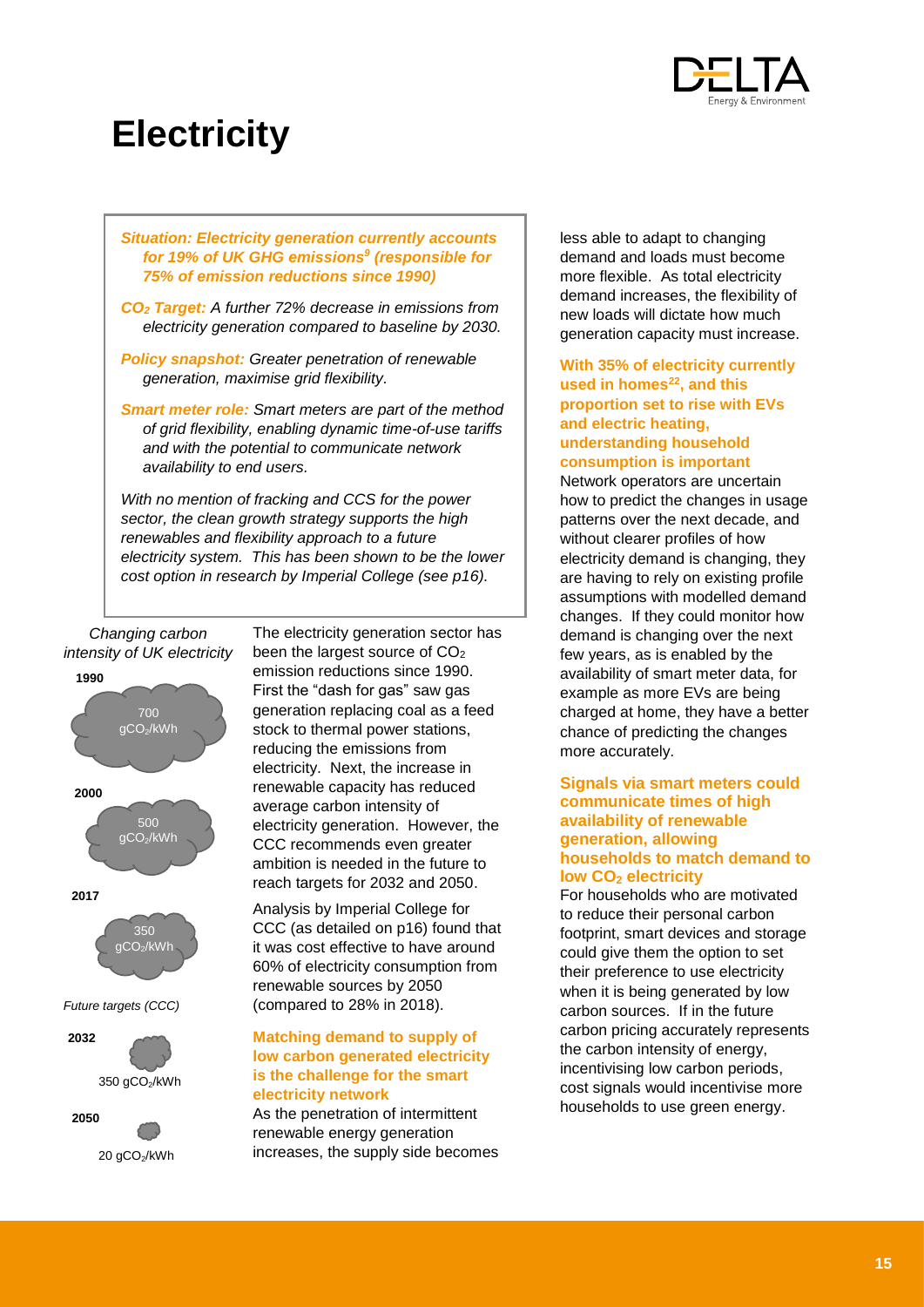

## <span id="page-15-0"></span>**Renewable generation within a future flexible energy system**

Work was commissioned by the Committee on Climate Change to (CCC) to investigate power sector scenarios for its fifth carbon budget<sup>23</sup>. The work was carried out by Imperial College London and headlines of the study were that:

- System integration costs of low carbon generation technologies will significantly depend on the level of system flexibility
- Enhanced system flexibility reduces system integration cost of renewables by an order of magnitude, making wind generation much more competitive compared to nuclear generation, and solar generation being lower cost than nuclear.
- Modelled scenarios for an electricity carbon intensity of 100gCO<sub>2</sub>/kWh found a more flexible grid to give cost savings of £3.0bn - £3.8bn per year, and for an electricity carbon intensity of 50gCO2, the cost savings are £7.1bn - £8.1bn per year.

In addition to testing the impact of flexibility on total cost, the analysis investigated what the costoptimal low-carbon generation mix would be under the CCC's core 50gCO<sub>2</sub>/kWh and 100gCO<sub>2</sub>/kWh scenarios, shown in the figure below. The results show that without flexibility, renewable generation is not cost effective, and low carbon electricity generation would instead depend on nuclear and CCS. With increasing levels of flexibility, wind and PV dominate the generation capacity of a future network.



*Data taken from CCC /Imperial report <sup>20</sup>*

Grid flexibility is made up of demand side response (DSR), energy storage, interconnectors to mainland Europe, more efficient and flexible generation technologies and improved system management techniques including forecasting.

Smart meters enable better forecasting of demand by providing more granular insight into when households use electricity and gas and how that changes over time. Smart meters can also be used to manage demand side response. The analysis' scenario is based on 72% of DSR capacity being residential, with the high flexibility scenario relying on all that capacity being used. Similar analysis, led by the Carbon Trust<sup>24</sup> describes demand response in homes as the DSR technology with the greatest uncertainty in future uptake. It relies on high levels of customer uptake and there are barriers to overcome for customer uptake and behaviour change, and adoption of smart appliances. I**t is hard to see how this scale of DSR could be enabled without a joined up smart system connecting dynamic generation to dynamic demand and smart meters are central to the way that households and business will be linked into this smart energy system**.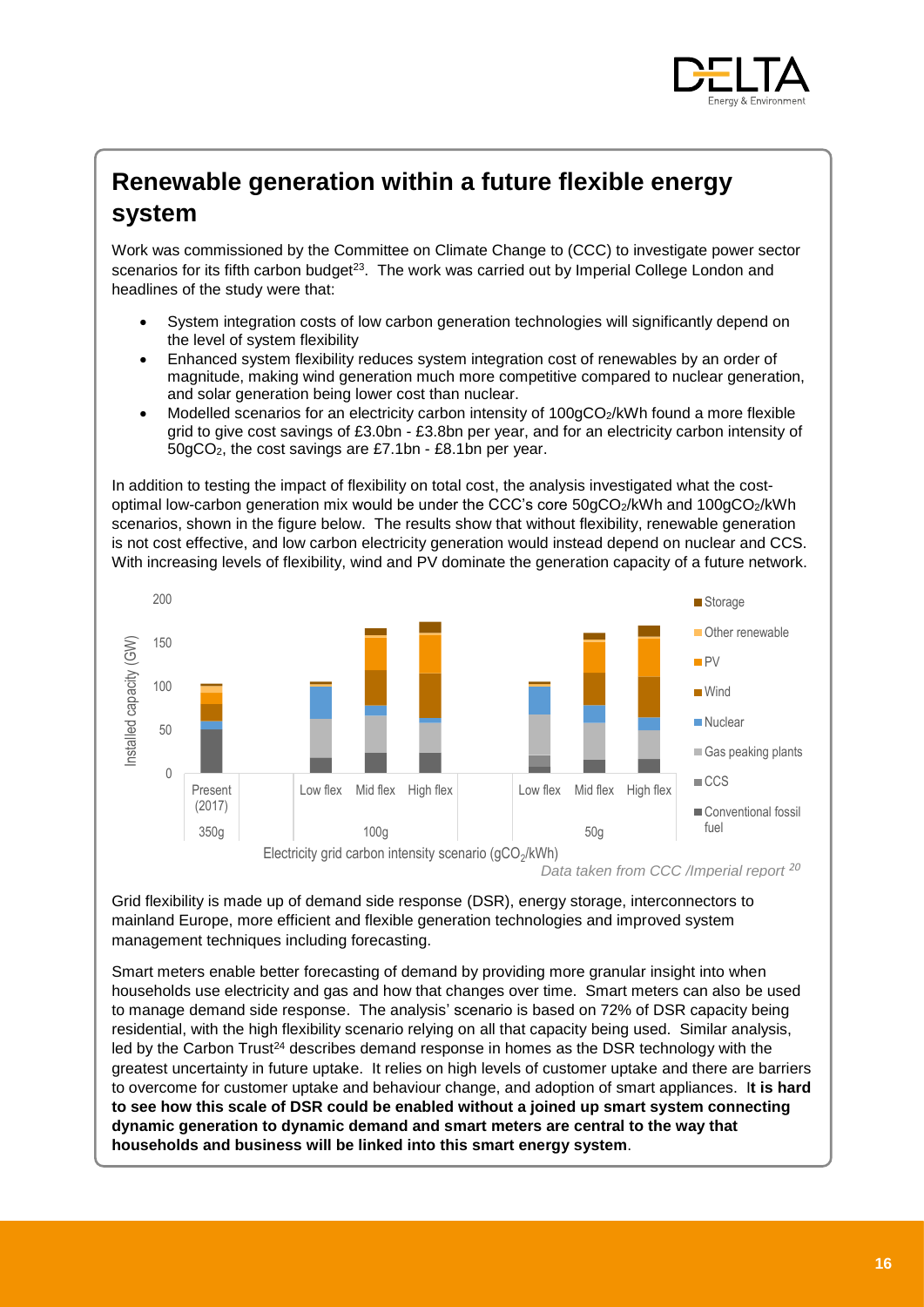

# <span id="page-16-0"></span>**What are the alternatives?**



#### **Alternative low carbon generation**

Without a more flexible energy system we will rely on more responsive means of generation, predominantly from additional gas generation (with or without CCS) and nuclear. These generation modes pose further environmental risks around decommissioning nuclear waste and continued reliance on "unconventional fossil fuel extraction" (fracking). Both options have a higher deployment risk than renewables, and it is likely that they will result in a slower rate of decarbonisation with longer time to build nuclear capacity, and CCS still yet to be fully demonstrated and commercialised. Achieving CO<sub>2</sub> reduction in the required timescales is therefore less likely.



#### **Higher cost**

A flexible electricity network isn't the only way to meet our carbon reduction targets, but alternatives are likely to be more expensive. The analysis shown on the previous page shows that there is high value in the flexibility of a decarbonised electricity grid, estimated around £8bn per year by 2030. This is equivalent to each household facing higher costs of around £300 per year. The effect would be higher network costs and higher generation costs, as well as continued reliance on the rising wholesale cost of fossil fuels.

#### **Less open**

With the high value available from a more flexible energy system and shifting consumption to times of high supply, it's possible that many aspects of demand response could still be accessed without a wide roll out of smart meters. However, we believe that this approach would be less co-ordinated, more complex, limit market competitiveness, and overall make it more difficult for innovation in the energy system. Companies could still install metering, monitoring or control equipment in houses, but it's likely there would be limited and have no interoperability due to proprietary approaches. Delivering a low carbon energy system under this scenario would be more complex, slower, stifle innovation, and provide the customer with a worse deal.



#### **Missing the targets**

Ten years ago, the Climate Change Act committed the UK to reducing climate change causing emissions by 80% by 2050. Carbon budgets present interim targets for meeting this trajectory. This is still seen highly ambitious, but a number of scenarios highlight ways that this target could be met. On top of this aim, the IPCC report released in October 2018 highlighted the need to go further sooner, to take the scenario paths that enable even more ambitious carbon reductions. Smart meters open innovation, and without them we are significantly stifling the opportunity for new ways of improving energy efficiency and decarbonising the system. Without smart meters, meeting our existing targets will be made even more challenging and risky; smart meters are a key infrastructure to going further quicker.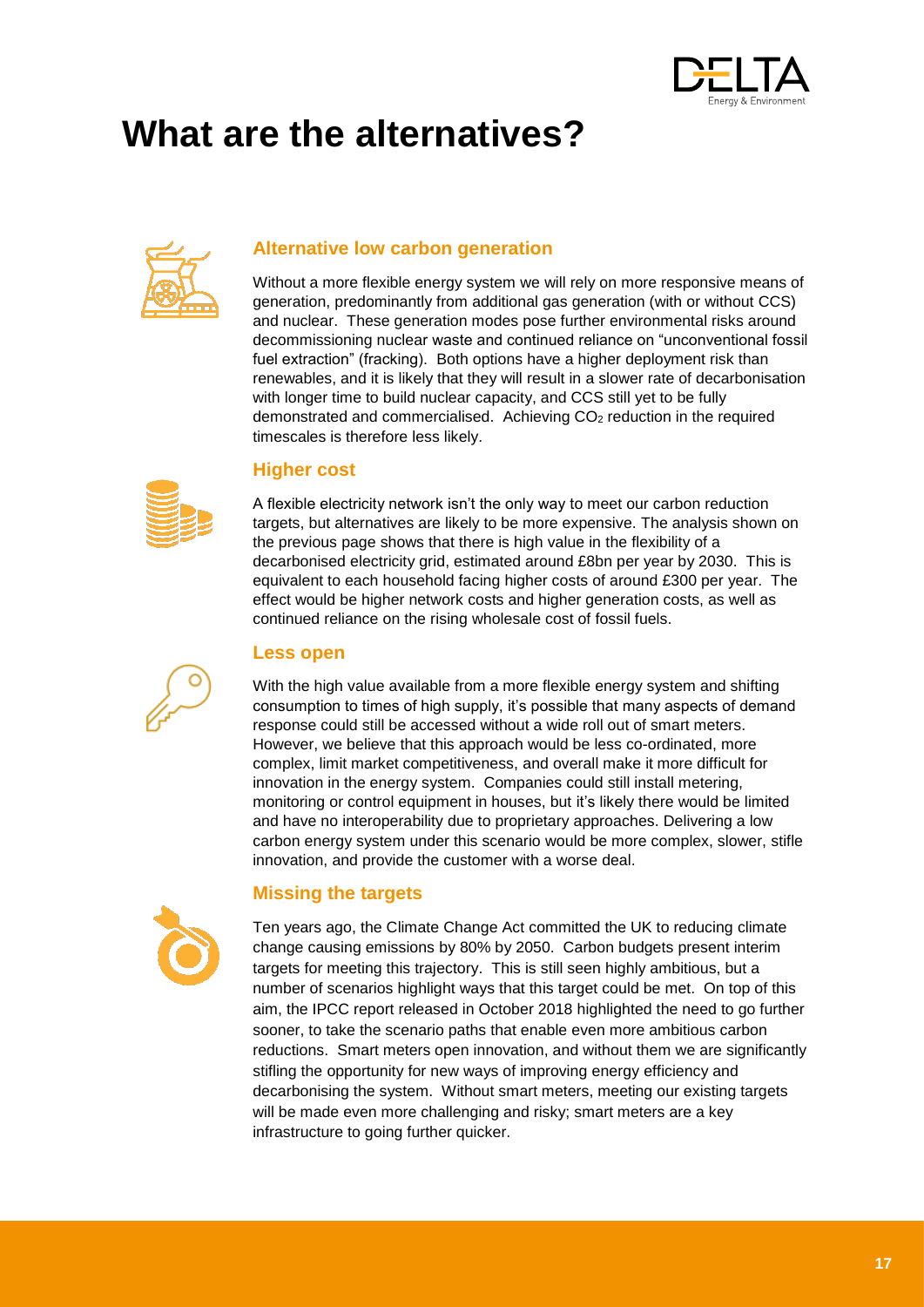

# <span id="page-17-0"></span>**Conclusion**

Smart meters allow better measurement of energy use, and therefore greater opportunities to manage energy demand and improve utilisation of the energy system. This is imperative for decarbonising the parts of the energy sector that relate to households. If smart meters are not deployed, the energy transition and carbon reduction will be higher cost, less supportive of renewable generation, and less well co-ordinated. Without smart meters,  $CO<sub>2</sub>$  reduction will be slower and rely on higher risk CO<sub>2</sub> reduction strategies and technologies, ultimately increasing the likelihood of not achieving mitigation targets

#### **In the short term**

Smart meters will enable households to better understand their energy use, and to make behaviour changes to use their energy more efficiently and at times when it is available from renewable sources. This will mean reducing energy demand overall and using electricity when it in available from low carbon sources. Smart meters are also vital for the emergence of new innovative business models which will help households to use low carbon heat, use renewable energy and make their homes more efficient.

The key challenges are:

- ► Electrification of heat and transport. Smart meter enabled dynamic time-of-use control can reduce the peak electricity use which will allow for demand to be better met by low carbon renewable generation. Smart meter data could also accelerate the development of new innovative business models to get low carbon heating technologies into homes, thereby reducing the burning of fossil fuels.
- Enabling the electricity mix to be dominated by renewables. The greater flexibility necessary for high levels of renewable penetration can be supported by smart meters which can influence domestic consumption based on market signals for when demand needs to reduce and when it can increase.
- Energy efficiency and behaviour change to reduce overall demand. Smart meters can give real time information about what is using energy and help households change habits. This greater awareness of energy use can also help consumers better understand their energy use and become enablers of a future low carbon energy system.

#### **In the long term**

A more flexible energy system is key to reducing CO<sub>2</sub> emissions from electricity generation in the lowest cost way. With the electrification of many sectors, a low carbon electricity system will allow the UK to decarbonise and to meet climate change targets.

Our vision of a future low carbon energy system has consumers at the centre, with greater digitalisation allowing flexible demands to be met by intermittent low carbon, renewable generation. Smart meters are the essential link between consumers and the system.

**For the greatest benefits to be realised, smart infrastructure in the form of smart meters is needed in as many homes as possible. We hope that the roll out will see all homes having smart meters installed so that all customers can access the benefits and support decarbonisation.**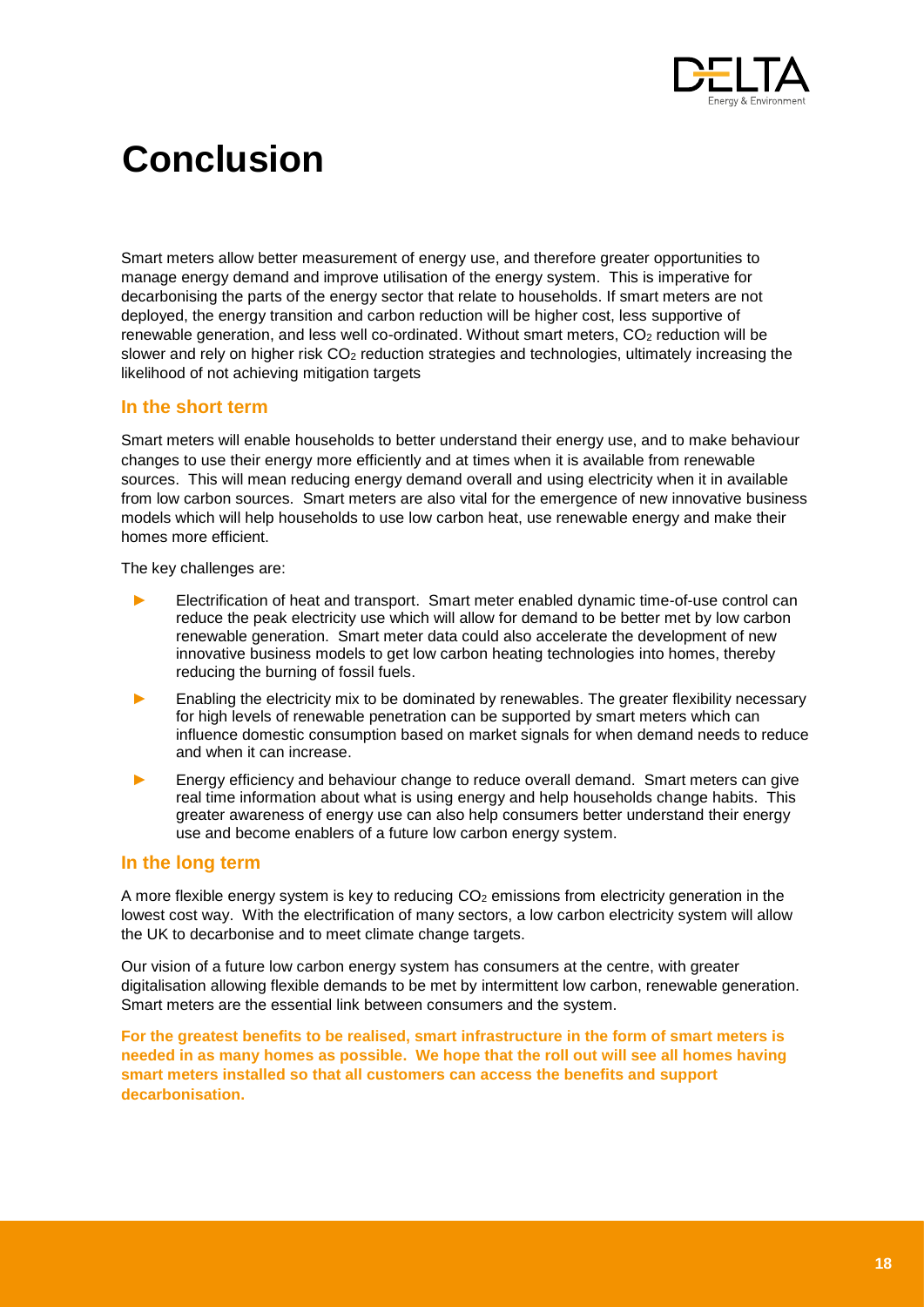

# <span id="page-18-0"></span>**Appendix**

## Climate change policies in more detail.

|                                              | 5 <sup>th</sup> carbon budget                                                                                                                                                                                                                                                                                                                                                                                                                                                                                                                                                                                                   | <b>Clean Growth Strategy</b>                                                                                                                                                                                                                                                                                                                                                                                                                                                                                                                                                                                                                      |
|----------------------------------------------|---------------------------------------------------------------------------------------------------------------------------------------------------------------------------------------------------------------------------------------------------------------------------------------------------------------------------------------------------------------------------------------------------------------------------------------------------------------------------------------------------------------------------------------------------------------------------------------------------------------------------------|---------------------------------------------------------------------------------------------------------------------------------------------------------------------------------------------------------------------------------------------------------------------------------------------------------------------------------------------------------------------------------------------------------------------------------------------------------------------------------------------------------------------------------------------------------------------------------------------------------------------------------------------------|
| <b>Homes:</b><br><b>Energy</b><br>efficiency | • Increase insulation including around a<br>further 1.5 million solid walls and 2<br>million cavity walls in the 2020s.<br>• More use of heating controls and<br>efficient lights and appliances."                                                                                                                                                                                                                                                                                                                                                                                                                              | • "An aspiration for as many homes as<br>possible to be EPC Band C by 2035<br>where practical, cost-effective and<br>affordable".<br>• Promoting green mortgages to incentivise<br>more energy efficient properties.<br>• Consulting on strengthening energy<br>performance standards for new and<br>existing homes under building regulations,<br>including futureproofing new homes for low<br>carbon heating systems.                                                                                                                                                                                                                          |
| <b>Homes:</b><br>Low<br>carbon<br>heating    | • Heat pumps and heat networks from<br>low-carbon sources provide heat for<br>around 13% of homes by 2032.<br>• Alternatively, using hybrid heat pumps<br>with back up heating via hydrogen<br>added to the gas grid".                                                                                                                                                                                                                                                                                                                                                                                                          | • Phase out the installation of high carbon<br>fossil fuel heating in new and existing<br>homes currently off the gas grid during the<br>2020s (14% of homes (3.7m)), starting with<br>new homes.<br>• Reforming the renewable heat incentive.<br>• Build and extend heat networks across the<br>country.<br>• Improve standards on the new boilers.<br>• Require installations of control devices to<br>help people save energy".<br>• Investing in innovation programmes to<br>develop new energy efficiency and heating<br>technologies.                                                                                                       |
| <b>Personal</b><br>travel                    | • Deployment of electric vehicles - 9% of<br>new car and van sales in 2020 and<br>around 60% in 2030.                                                                                                                                                                                                                                                                                                                                                                                                                                                                                                                           | • Target to end the sale of new conventional<br>petrol and diesel cars and vans by 2040.<br>• Commitment of funding to subsidise the<br>upfront cost of electric cars.<br>• Commitment of funding to develop one of<br>the best electric vehicle charging networks<br>in the world and legislative change to<br>support this.                                                                                                                                                                                                                                                                                                                     |
| <b>Electricity</b>                           | • Decrease carbon intensity of<br>generation from around 450 gco2/kwh<br>in 2014 to 200-250 g/kwh in 2020, and<br>to below 100 g/kwh in 2030.<br>Low-carbon generation (i.e.<br>Renewables, nuclear and CCS),<br>reaching a total share of around 75%<br>of generation by 2030.<br>• The demand side also has an<br>important role in increasing the<br>flexibility of the power system,<br>alongside interconnection, storage and<br>flexible back-up capacity".<br>• Improvements to energy efficiency<br>(e.g. Increased use of LED lighting and<br>more efficient appliances) will support<br>progress in the power sector. | • Smart systems plan to reduce electricity<br>costs which will help consumers to use<br>energy more flexibly and could unlock<br>savings of up to £40 billion to 2050.<br>Commitment to invest in smart systems to<br>develop new ways of balancing the grid<br>and reduce the cost of electricity storage<br>and advance innovative demand response<br>technologies.<br>• Commitment to invest in further reduce the<br>cost of renewables and phase out the use<br>of unabated coal to produce electricity by<br>2025 and improve the route to market for<br>renewable generation through phase two of<br>the contract for difference auctions. |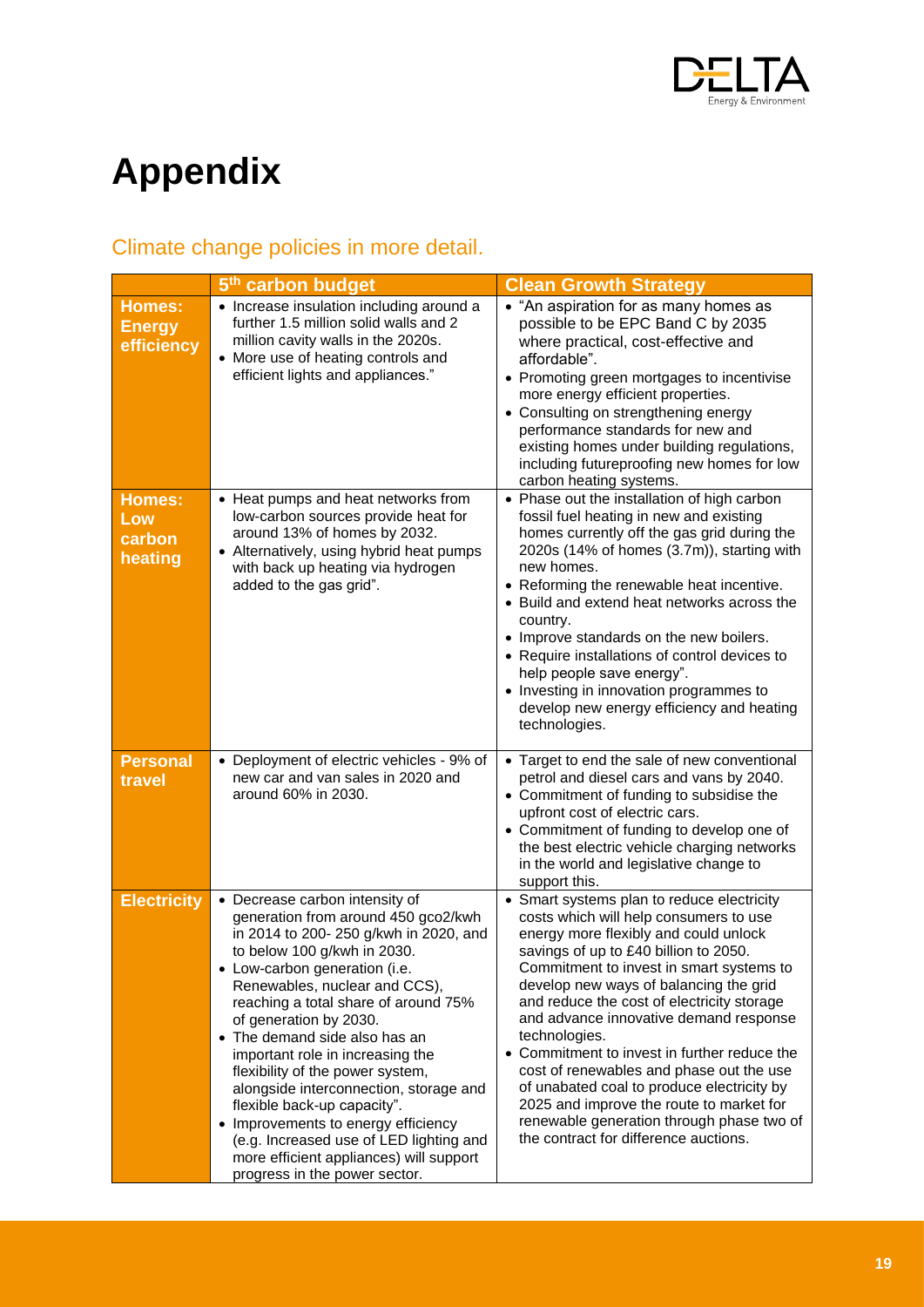

### Acronyms:

- CCS Carbon capture and storage
- CO<sub>2</sub> Carbon Dioxide
- DSR Demand side response
- EV Electric vehicle
- GHG Green house gas
- IPCC Intergovernmental Panel on Climate Change
- RHI Renewable heat incentive

### Notes to accompany main report:

**1 Climate change causing emissions** are often referred to in short hand as carbon dioxide emissions,  $CO<sub>2</sub>$  emissions, or carbon emissions. Whilst carbon dioxide ( $CO<sub>2</sub>$ ) is the most prevalent greenhouse gas to be emitted in the UK, accounting for around 80% of climate change causing emission in 2016 (based on global warming potential of emissions, typically given in units of carbon dioxide emission equivalent (kgCO<sub>2</sub>e)) [https://www.gov.uk/government/statistics/final-uk](https://www.gov.uk/government/statistics/final-uk-greenhouse-gas-emissions-national-statistics-1990-2016)*[greenhouse-gas-emissions-national-statistics-1990-2016](https://www.gov.uk/government/statistics/final-uk-greenhouse-gas-emissions-national-statistics-1990-2016)* other greenhouse gases are methane (11% of climate change causing emission in 2016), nitrous oxide and fluorine gases.

#### **2 The UK Government Climate Change Act** (2008) *<https://www.legislation.gov.uk/ukpga/2008/27/contents>*

**3 Intergovernmental Panel on Climate Change (IPCC)'s Special Report** (2018) on the impacts of global warming of 1.5 °C above pre-industrial levels and related global greenhouse gas emission pathways, in the context of strengthening the global response to the threat of climate change, sustainable development, and efforts to eradicate poverty *<https://www.ipcc.ch/sr15/>*

**4 The Committee on Climate Change (CCC) recommended that the UK's 5<sup>th</sup> carbon budget is set** at 1,765 MtCO<sub>2</sub>e per year for the period of 2028 – 2032. This would limit annual emissions to an average 57% below 1990 levels. *CCC (2015). The Fifth Carbon Budget: The next step towards a low-carbon economy. Committee on Climate Change. www.theccc.org.uk/wp-content/uploads/2015/11/ Committee-on-Climate-Change-Fifth-Carbon-Budget-Report.pdf.* The UK government adopted the 5th Carbon budget in 2016.

**5 The clean growth strategy** has been criticised for having gaps in the policies and proposals needed to deliver the ambitious targets. The CCC's independent assessment of the Clean Growth Strategy stated that "It is urgent that the Government sets out how the Strategy's ambitions and intentions will be delivered in full, and develops new policies to close the remaining gap… Development of policy in these areas (e.g. upgrading as many homes as possible to Energy Performance Certificate Band C by 2035, improved standards of new buildings, phasing out the sale of new conventional petrol and diesel cars and vans by 2040) will need to progress urgently". *https://www.theccc.org.uk/wp-content/uploads/2018/01/CCC-Independent-Assessment-of-UKs-Clean-Growth-Strategy-2018.pdf*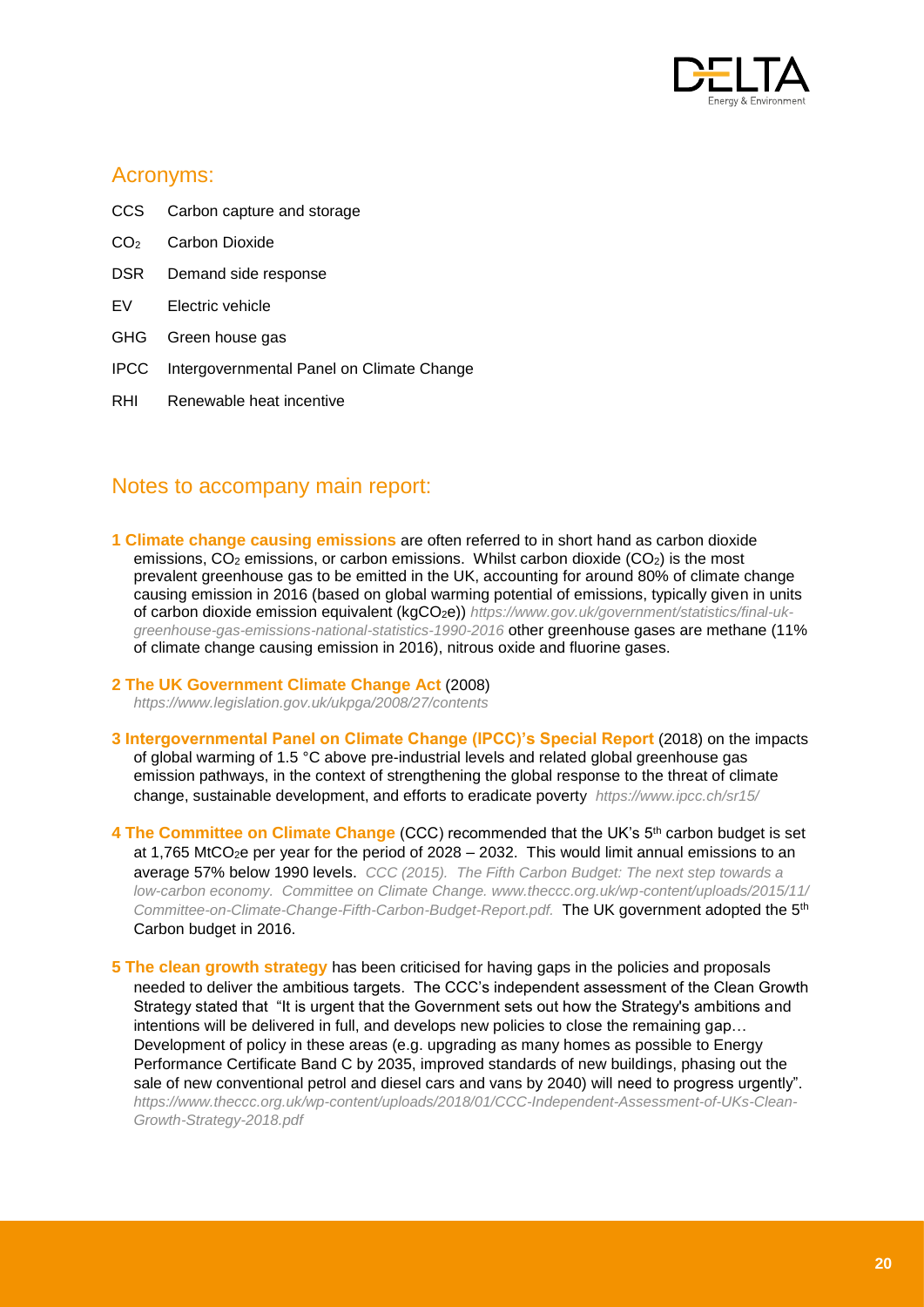

#### **6 2016 Paris Agreement** is a landmark agreement to combat climate change and to accelerate and intensify the actions and investments needed for a sustainable low carbon future. It has (at time of writing) been ratified by 184 parties, out of a total 197 who are parties of the convention. *<https://unfccc.int/process-and-meetings/the-paris-agreement/the-paris-agreement>*

**7** Graph taken from Committee on Climate Change report to Parliament (2018)

*https://www.theccc.org.uk/publication/reducing-uk-emissions-2018-progress-report-to-parliament/*

**8 In 2018, UK installed electricity generation capacity** was 41.9 GW of renewables compared to 41.2 GW of fossil fuel installed capacity. Low carbon electricity generation (renewable and nuclear) accounted for 57% of electricity generation between July and September

2018.*[https://www.theguardian.com/environment/2018/nov/06/uk-renewable-energy-capacity-surpasses](https://www.theguardian.com/environment/2018/nov/06/uk-renewable-energy-capacity-surpasses-fossil-fuels-for-first-time)[fossil-fuels-for-first-time](https://www.theguardian.com/environment/2018/nov/06/uk-renewable-energy-capacity-surpasses-fossil-fuels-for-first-time)* Full report: *https://s3-eu-west-1.amazonaws.com/16058-drax-cmsproduction/documents/180809\_Drax\_Q2\_Report.pdf*

#### **9 Breakdown of UK greenhouse gas (GHG) emission** sources (2016). Highlighted segments

relate directly to households. *https://www.theccc.org.uk/publication/reducing-uk-emissions-2018 progress-report-to-parliament/*



#### **10 Carbon reduction from improving energy efficiency of homes**

This figure is based on the aims outlines in the Clean growth strategy to reduce as many homes as possible to an EPC rating of C. For this modelling, we have assumed 80% of homes achieve these improvements. The modelling calculates the difference in energy demand between different EPC bands, based on 2017 figures.

#### **11 Energy savings from smart meters**

-

A review of trials assessing savings from feedback give varying results of savings available. Generally, energy savings are quoted between 5-10% of energy consumption, with high variation within and between studies. In some trials or reviews the savings are quoted up to 20%.

*[https://eprints.qut.edu.au/58017/4/2013001547.pdf;](https://eprints.qut.edu.au/58017/4/2013001547.pdf) https://aceee.org/files/proceedings/2016/data/ papers/12\_769.pdf ; [https://www.eea.europa.eu/publications/achieving-energy-efficiency-through](https://www.eea.europa.eu/publications/achieving-energy-efficiency-through-behaviour/file)[behaviour/file;](https://www.eea.europa.eu/publications/achieving-energy-efficiency-through-behaviour/file) [https://esmig.eu/sites/default/files/2011.10.12\\_empower\\_demand\\_report\\_final.pdf;](https://esmig.eu/sites/default/files/2011.10.12_empower_demand_report_final.pdf) [https://www.researchgate.net/publication/281291249\\_Case\\_Study\\_of\\_Smart\\_Meter\\_and\\_In](https://www.researchgate.net/publication/281291249_Case_Study_of_Smart_Meter_and_In-home_Display_for_Residential_Behavior_Change_in_Shanghai_China)[home\\_Display\\_for\\_Residential\\_Behavior\\_Change\\_in\\_Shanghai\\_China;](https://www.researchgate.net/publication/281291249_Case_Study_of_Smart_Meter_and_In-home_Display_for_Residential_Behavior_Change_in_Shanghai_China) https://www.napier.ac.uk/ research-and-innovation/research-search/outputs/energy-behaviour-change-by-coloured-inhomedisplay* 

**12 Green Mortgages** The UK government intends to work with mortgage lenders to develop green mortgage products that take account of the lower lending risk and enhanced repayment associated with more energy efficient properties [https://www.gov.uk/government/publications/clean-growth](https://www.gov.uk/government/publications/clean-growth-strategy/clean-growth-strategy-executive-summary#fn:15)*[strategy/clean-growth-strategy-executive-summary#fn:15](https://www.gov.uk/government/publications/clean-growth-strategy/clean-growth-strategy-executive-summary#fn:15)*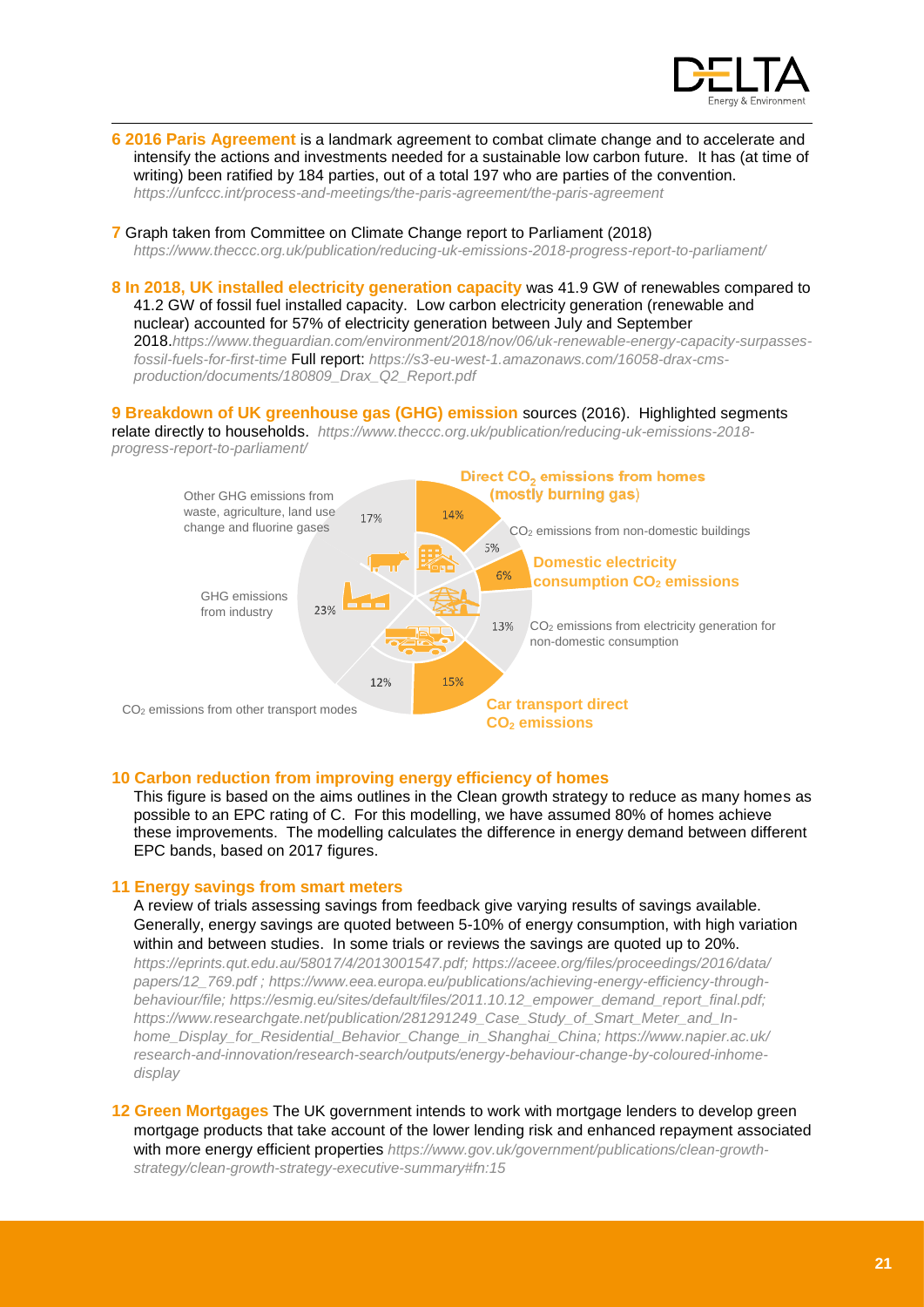

#### **13 Replacing 10% of heating with heat pumps by 2030 could save the UK around 7 MtCO2/yr**

-

Delta-ee modelling calculates high level CO<sub>2</sub> savings based on replacing gas boilers with a spread of heat pump technologies in 10% of homes with assumed efficiencies and based on standard emission factors of gas and electricity.

- Annual thermal demand of homes is based on existing thermal demand across 22 segments of homes. Segments are categorised as low, medium and high and from this, average thermal demand for categories are calculated as: low (4,700 kWh/yr, 38% of installations), medium (11,300 kWh/yr, 53% of installations) and high (22,970 kWh/yr, 9% of installations)
- Proportion of heat pump types is based on National Grid's Future Energy Scenario 2050 installed base projections (45% air-source heat pump, 13% ground source heat pump, 41% hybrid heat pump (with natural gas boiler)
- Typical Seasonal Performance Factors (efficiency) Air-source heat pump: 2.5, Ground source heat pump: 3.5, Hybrid heat pump: 2.5 for proportion of heating by heat pump – assumed split of 75% of heating delivered by heat pump, 25% delivered by boiler (assumed 80% efficiency)
- Emission factors taken from updated SAP10 emission factors for the period 2018-2020 *<https://www.cibsejournal.com/general/sap-in-building-regulations/>*

Modelling results show  $CO<sub>2</sub>$  emissions from natural gas reduce by 8.7 MtCO<sub>2</sub>/yr and  $CO<sub>2</sub>$ emissions from electricity increase by 1.8 MtCO<sub>2</sub>/yr, giving a net decrease in  $CO<sub>2</sub>$  of 6.9 MtCO<sub>2</sub>/yr

#### **14 10% penetration of heat pumps could cause 6GW increase in evening peak if unconstrained or 4 GW increase if deployed with smart heating control**

Modelling is based on average peak winter day temperature profile and electricity profile over a 24 hour period. Proportion of installed base of heat pumps are as in note [13](#page-10-1) above. Average installed capacity of heat pump is based on a national level model of the UK housing stock. Scenario with smart control is based on 30% of load being shifted to off peak times.

- **15** *"Consumers pose biggest barrier to low-carbon heat"* Martin Crouch: Ofgem senior partner for improving regulation *<https://utilityweek.co.uk/consumers-pose-biggest-barrier-to-low-carbon-heat/>*
- **16** The UK government is exploring evidence for the energy performance certificates for buildings to be based on measured data *[https://assets.publishing.service.gov.uk/government/uploads/system/](https://assets.publishing.service.gov.uk/government/uploads/system/uploads/attachment_data/file/729853/epcs-call-for-evidence.pdf) [uploads/attachment\\_data/file/729853/epcs-call-for-evidence.pdf](https://assets.publishing.service.gov.uk/government/uploads/system/uploads/attachment_data/file/729853/epcs-call-for-evidence.pdf)*
- **17** We think that active transport and public transport are also important and will enable a more successful shift to electric transport as a whole. We hope that more people will continue to make more journeys by foot, bike, bus and train, and these are certainly the ways to decarbonise transport at the rates we need. However, we don't expect the rates to be sufficient not to require a major replacement of petrol and diesel cars with something that can be decarbonised, and we predict that electric cars will have a bigger slice of the pie than hydrogen or biofuel powered cars.
- **18** Figure based on Future energy scenarios (FES). The two scenarios which are compliant with meeting the 2050 targets (Two Degrees and Community Renewables) both have the number of electric cars as approximately 2.5 million in 2030. *http://fes.nationalgrid.com/fes-document/*
- **19 An additional 2.5 million electric vehicles would increase peak electricity by almost 17 GW if unconstrained, or 4.5 GW with fixed period smart charging** Modelling is based on a fleet based on car fleet of 20 cars with different likelihood of time returning to the home and battery capacity at that point. The model assumes that for unconstrained charging, the cars are charged when they return home. For cars with smart charging, the car is charged until the battery is 50% capacity when it reaches home, and the remaining charge is applied at off peak time.
- **20 Through V2G, EVs could contribute a further 0.8GW of storage to the network in 2030 and 30GW in 2050.** Figures based on Delta-ee modelling, assuming:
	- 10.6 EVs in 2030 with 2% engaging in V2G services and 38.9 EVs in 2030 with 12% engaging in V2G services.
	- 80% maximum simultaneous activity (i.e. some households have 1 V2G compatible charger but multiple EVs).